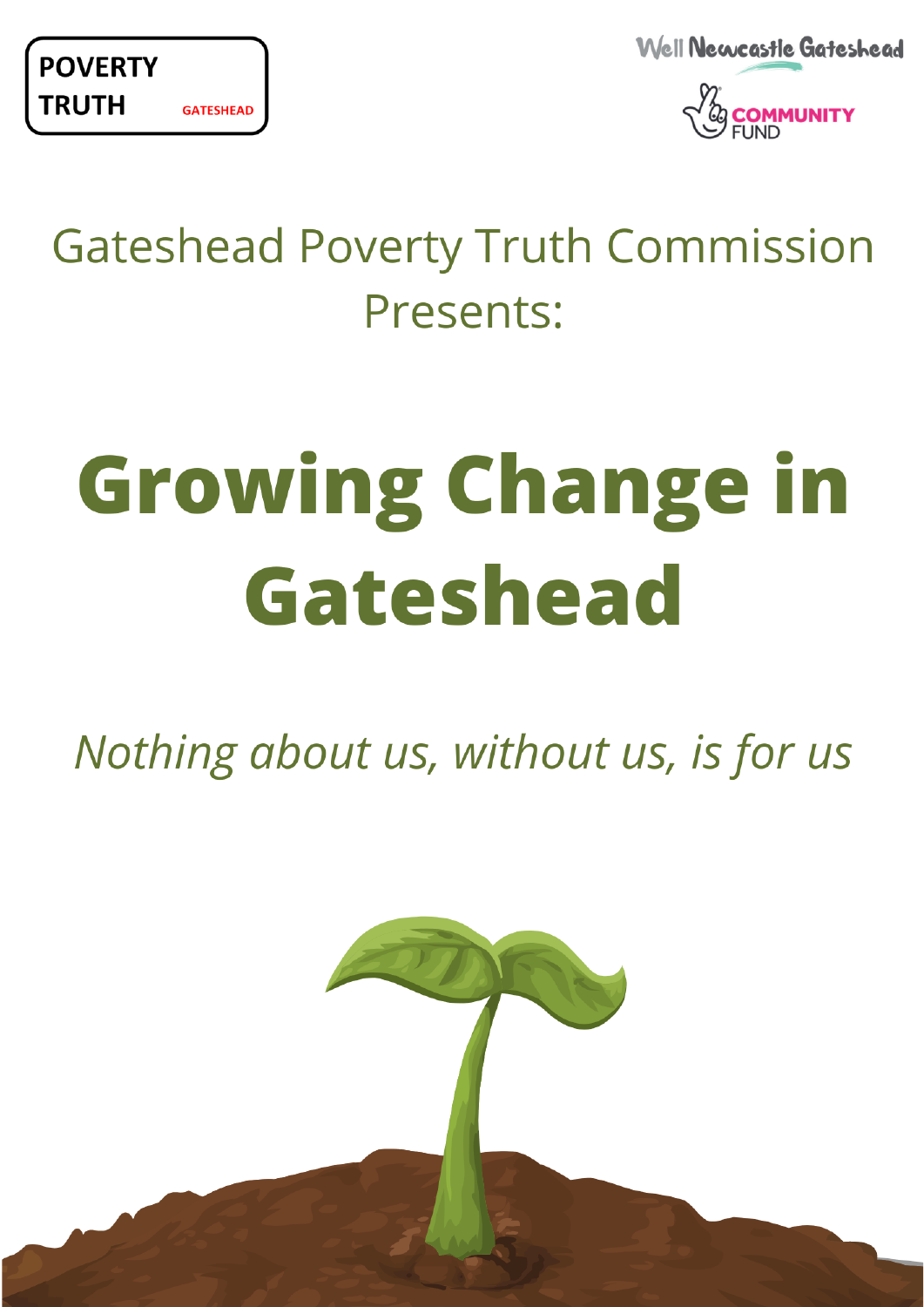#### **Contents:**

- 1. Front page
- 2. Contents
- 3. Poem: Power. Ged's story
- 4. What is Gateshead PTC?
- 5. Who took part?
- 8. Sharing stories
- 9. Poem: I am poverty
- 10. The issues we took on and the wisdom we have to share
- 12. Housing.
- 14. Gateshead Poverty Truth Charter
- 15. Caring and Disability
- 16. Lived experience at the centre. What we've learnt about coproduction
- 20. Going forwards: Growing change in Gateshead
- 21. Poem: Gateshead Poverty Truth, 1
- 22. Post-script: where it all began and thanks
- 25. Appendix 1: emerging themes
- 26. Appendix 2: golden threads

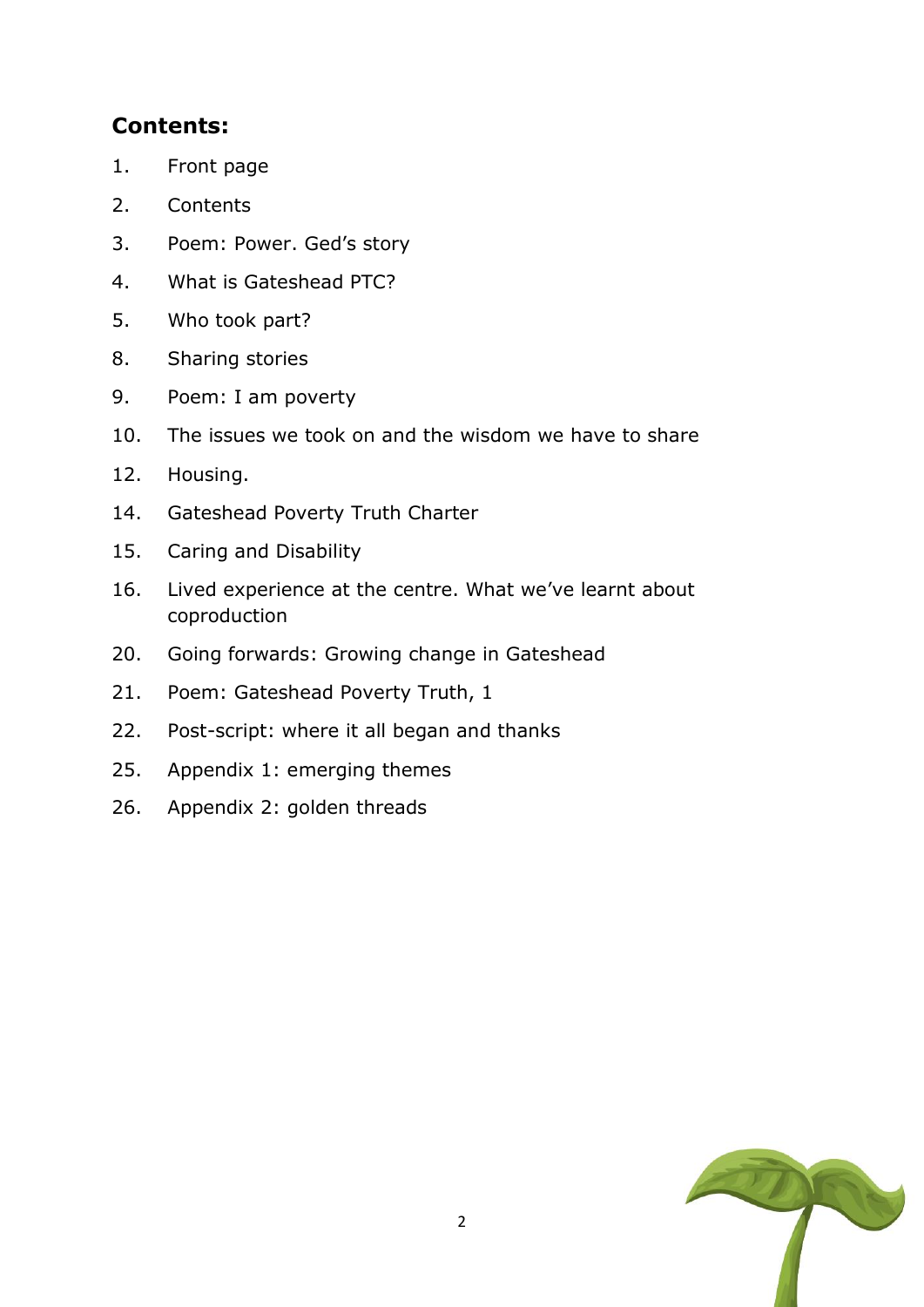#### **Poem: Power**

The power is held by only a few It's certainly not me and I know it's not you Empty fridge, emergency gas Gone are the days, gone are the laughs.

**Dee** 

#### **Community Commissioner writing about his experiences of powerlessness**

**Jan 2020**

#### **Ged's story**

My name's Ged.

Before I found the Poverty Truth Commission I had a lot of bad experiences. I know what it is to not be able to afford a fridge, a cooker or a washer.

A lack of money leads to poverty of community and lack of power.

I wouldn't open mail, I would just ignore envelopes. I wouldn't even answer the door to the post man when he called. Being isolated is a lack of connection. I wasn't sure of my value in society.

I initially went to the expert by experience meetings with Fulfilling Lives. I learnt so much there.

They were talking about people with multiple and complex needs. I turned to the guy next to me and asked him what they meant by that. He said 'that's us, mate!'.

But I also learnt that I could make a difference to how systems worked. As I continued to go to the meetings I learnt about people and services and how I could make a contribution. I found out about the Poverty Truth Commission at one of these meetings.

When I first came to the PTC I was broken. But as I listened to others I realised I wasn't alone.

It's been a journey of being, belonging and becoming. The most powerful message we carry is the truth of our experience.

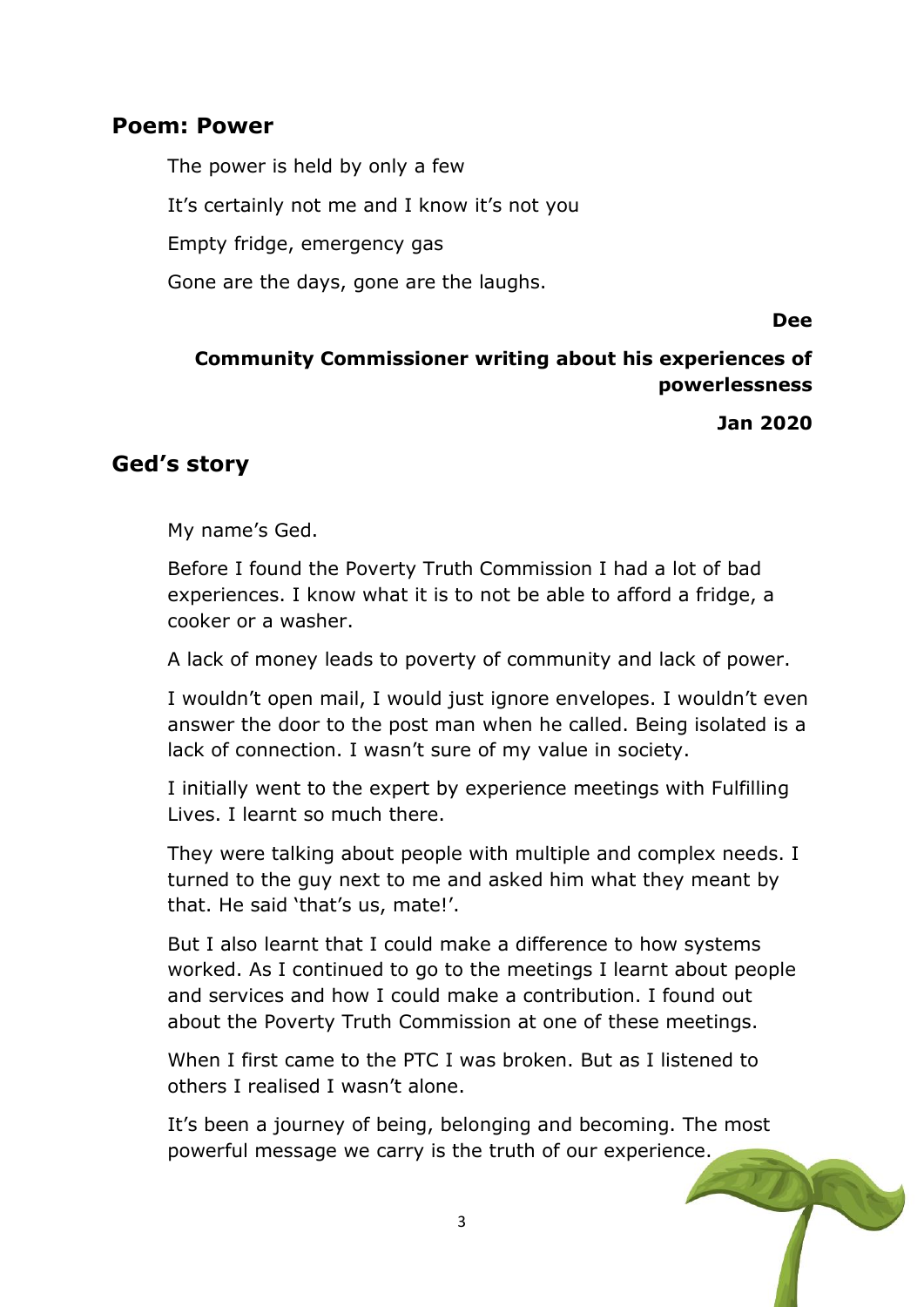# **What is Gateshead Poverty Truth Commission?**

This image shows the goals Gateshead Poverty Truth Commission as stated in our programme for our launch event in March 2020.



We did not know what lay ahead: the Covid-19 pandemic; years of Zooming rather than meeting in person; personal and national struggles.

We did know that we wanted to make change. That, as Dee's poem says, as people with lived experience of poverty, too often we felt powerless over the decisions made that affect our lives.

The principles of a PTC can be summed up in our catchphrase: 'nothing about us, without us, is for us' and this is what we've been working on for the last two years. We've been growing

*Figure 1: our goals as Gateshead PTC as stated at our 2020 launch event.*

change in Gateshead that starts with us, the people who know what it is to struggle against poverty.

This has involved meeting with an equal number of Civic and Business Commissioners. People who hold power in the system but who also want to see change. Together we have listened deeply and worked together to begin building a better system for everyone. This report outlines some of the ways we've been doing that. It hasn't always been easy or straightforward, and there is certainly lots more to be done, but we are proud of all we have achieved and learnt together. We hope this report will share some of that learning.

#### **Gateshead Poverty Truth Commissioners, March 2022**

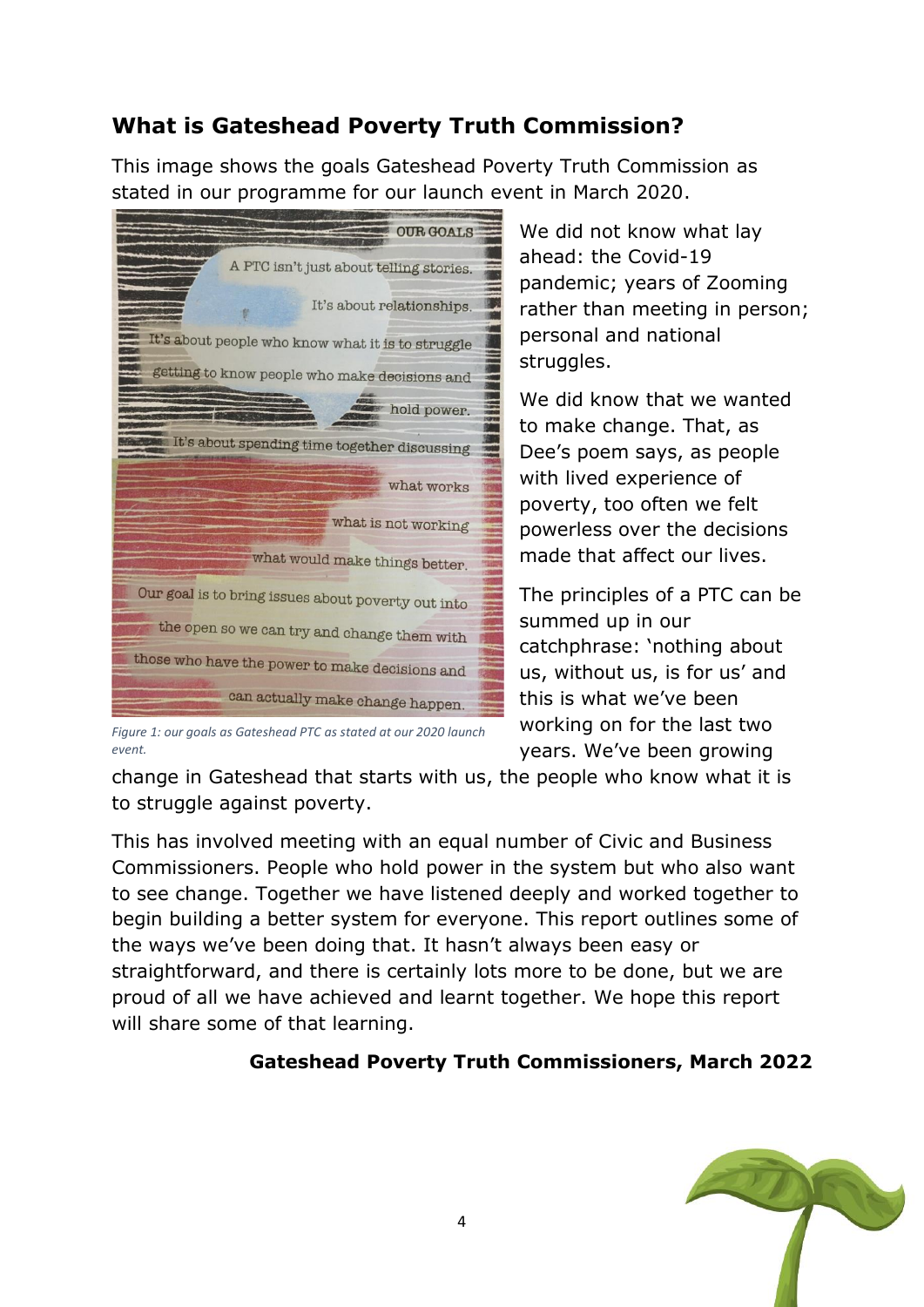# **Who took part?**

Gateshead PTC started with a group of Community Commissioners from across the borough. Because of Covid the people who have made up this



*Figure 2: Community Commissioners in 2020*

Here are some facts about the group:

- Around a third of us are carers;
- Over 50% of us have lived in temporary accommodation;
- 3 of us have a disability;
- 70% of us have experienced mental health problems;
- Over 50% of us have, or have a close family member with, a longterm health condition;

group has changed over time, but in total the following people have been Community Commissioners at various times over the last two years: Ged, PJ, Adam, Claire, Marie, Reza, Dee, Rose, Daniel, Diane, Emmeline, and David.

When we first got together we spent time learning about each other; what we had in common and the different stories of poverty we were bringing.



- Around a third of us have been homeless;
- 3 of us have been through or are going through the asylum system.

But we are not defined by these facts… here are some other facts about us. In the past two years we have:

- Spoken with the Cabinet Office about how Covid restrictions are affecting Gateshead residents;
- Helped to shape a university study about Universal Credit and mental health;
- Appeared in the Director of Public Health for Gateshead's report two years in a row;
- Two of us have become trustees of the national charity the Poverty Truth Network;

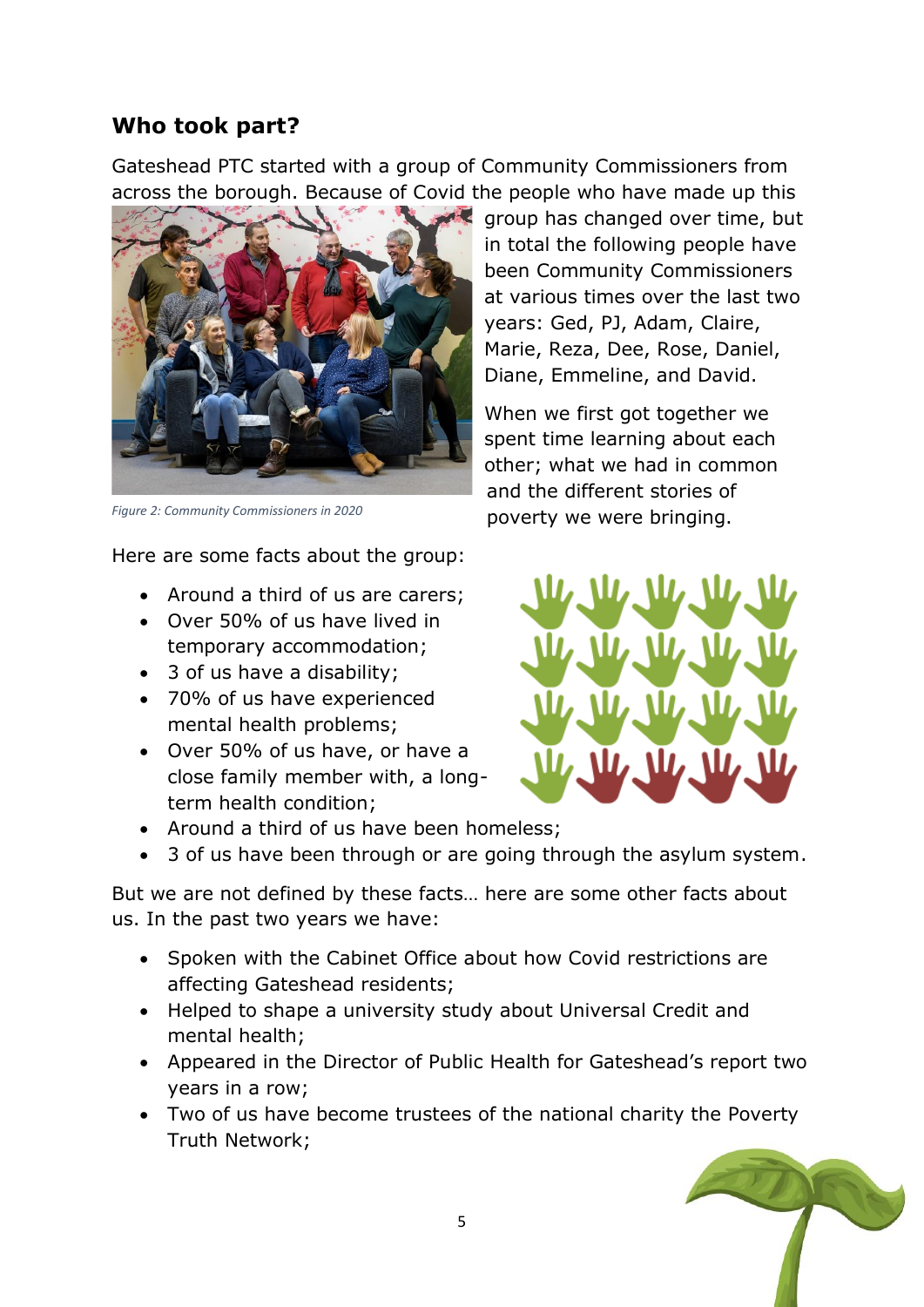• Even in lockdown we have looked out for one another, forming close friendships and support networks. A few of us have even spent Christmas together.

There have also been a set of Business and Civic Commissioners for Gateshead who joined our ranks in November 2021:

Stu, Ceri, Neil, Sarah, Natalie, Helen, Greta, Catherine, Alison and John.

Last but not least, we have been facilitated by Tracey, Trevor, Roger and Lucy.

Our first few meetings as a full Commission involved getting to know each other, then we began working on specific areas where we wanted to make change. Here's what this has meant to a few of us:

99 **GG** 

*Being a part of PTC has allowed me to work with a diverse group of people, who in my normal working life I would not have had an opportunity to collaborate with, it has been such a valuable experience, I will take the things I have learned in PTC into all of my future projects.*

> **Helen Cobain, Local Partnership Manager for the DWP Civic and Business Commissioner**

99 *The PTC has been space to learn, build shared understanding and*  GG *empathy. A space to build collective action on tackling very real issues. It's felt a hopeful space despite the very real challenges people face.*

> *I've really enjoyed and valued my time listening and learning from others in this forum. It has deepened my understanding of the pervasive impact poverty has on every single aspect of people's lives, beyond just the basics of 'heating and eating'.*

*It has deepened my commitment to ensuring poverty and its impacts are not ignored in wider civic or sectoral conversations from art to public health.*

> **Sarah Munro, Director of the BALTIC Centre for Contemporary Art Civic and Business Commissioner**

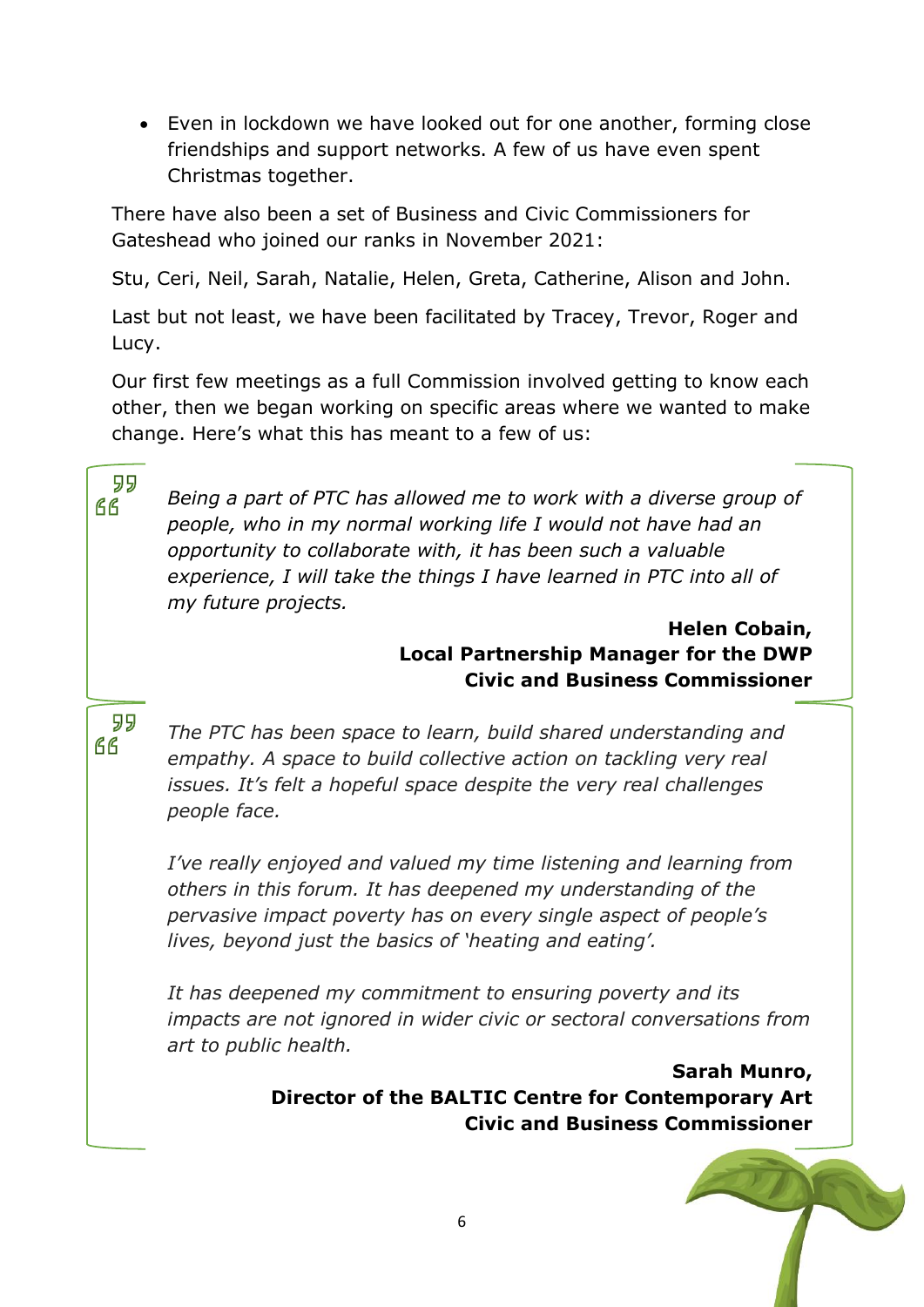| 99<br>GG | The PTC has shown me that voices of those suffering poverty, can<br>be heard by decision makers to make positive change. My changes<br>are positivity, confidence, an artistic outlet and a feeling I have<br>value in society. |
|----------|---------------------------------------------------------------------------------------------------------------------------------------------------------------------------------------------------------------------------------|
|          | PJ<br><b>Community Commissioner</b>                                                                                                                                                                                             |
|          |                                                                                                                                                                                                                                 |
| 99       |                                                                                                                                                                                                                                 |
| GG       | The PTC has made me feel part of the local community.                                                                                                                                                                           |
|          | <b>Reza</b><br><b>Community Commissioner</b>                                                                                                                                                                                    |
| 99<br>GG | The PTC has meant a chance for things to change and change for<br>the better. It has given me life, life outside my flat, it's gave me the<br>chance to move forward.                                                           |
|          | <b>Dee</b>                                                                                                                                                                                                                      |
|          | <b>Community Commissioner</b>                                                                                                                                                                                                   |
| 99<br>GG | The PTC has meant gaining a deeper understanding of lived<br>experiences, it has changed the way in which I conduct my<br>research.<br>Professor Greta Defeyter, Northumbria University                                         |
|          | <b>Civic and Business Commissioner</b>                                                                                                                                                                                          |
|          |                                                                                                                                                                                                                                 |

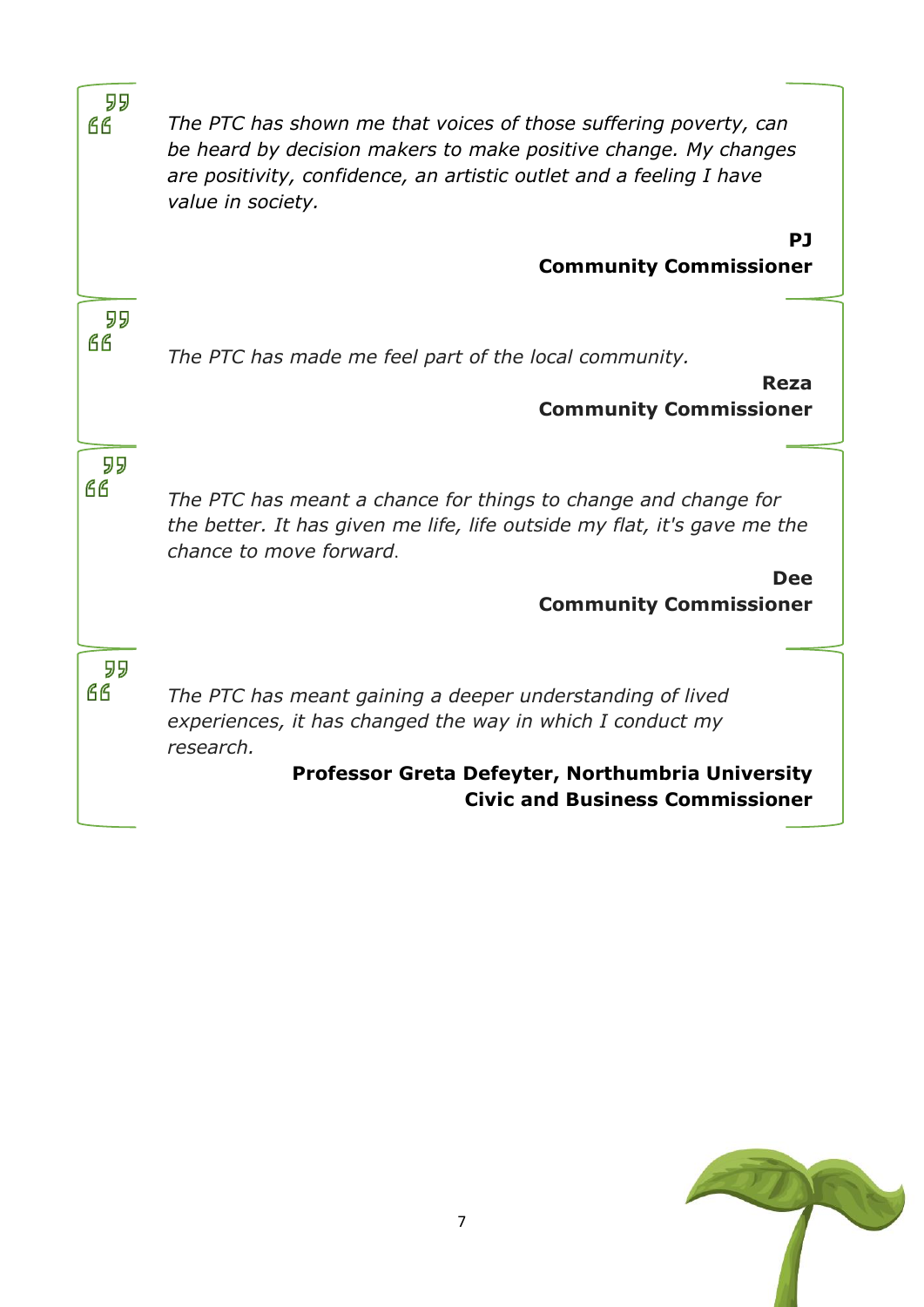# **Sharing stories**

Our first few meetings were spent sharing the stories that our Community Commissioners had experienced and practising listening deeply to one another. In these meetings we weren't trying to 'fix' each other but to identify the structural issues at work that led to individual problems.

For a sample of some of the stories that were shared you can [visit our](https://www.youtube.com/channel/UC55MpipEKD4irsFD0yIDlsg)  [YouTube page:](https://www.youtube.com/channel/UC55MpipEKD4irsFD0yIDlsg) just search Gateshead Poverty Truth Commission on Google.



```
Figure 3: Our YouTube channel, telling some of our stories
```
These are stories that we showed at our launch event, but we also shared stories that came up in conversation; some of these also came from our Civic and Business Commissioners too. We learnt that some of them had lived experience of poverty too. This really helped our conversations and reminded us that the line between being in poverty and not being in poverty is a thin one.

Using art to tell our stories via photography, drawing, printmaking, filmmaking and poetry meant that many of us found new ways to talk about painful things. Some of the poetry we have written can be found throughout this report.

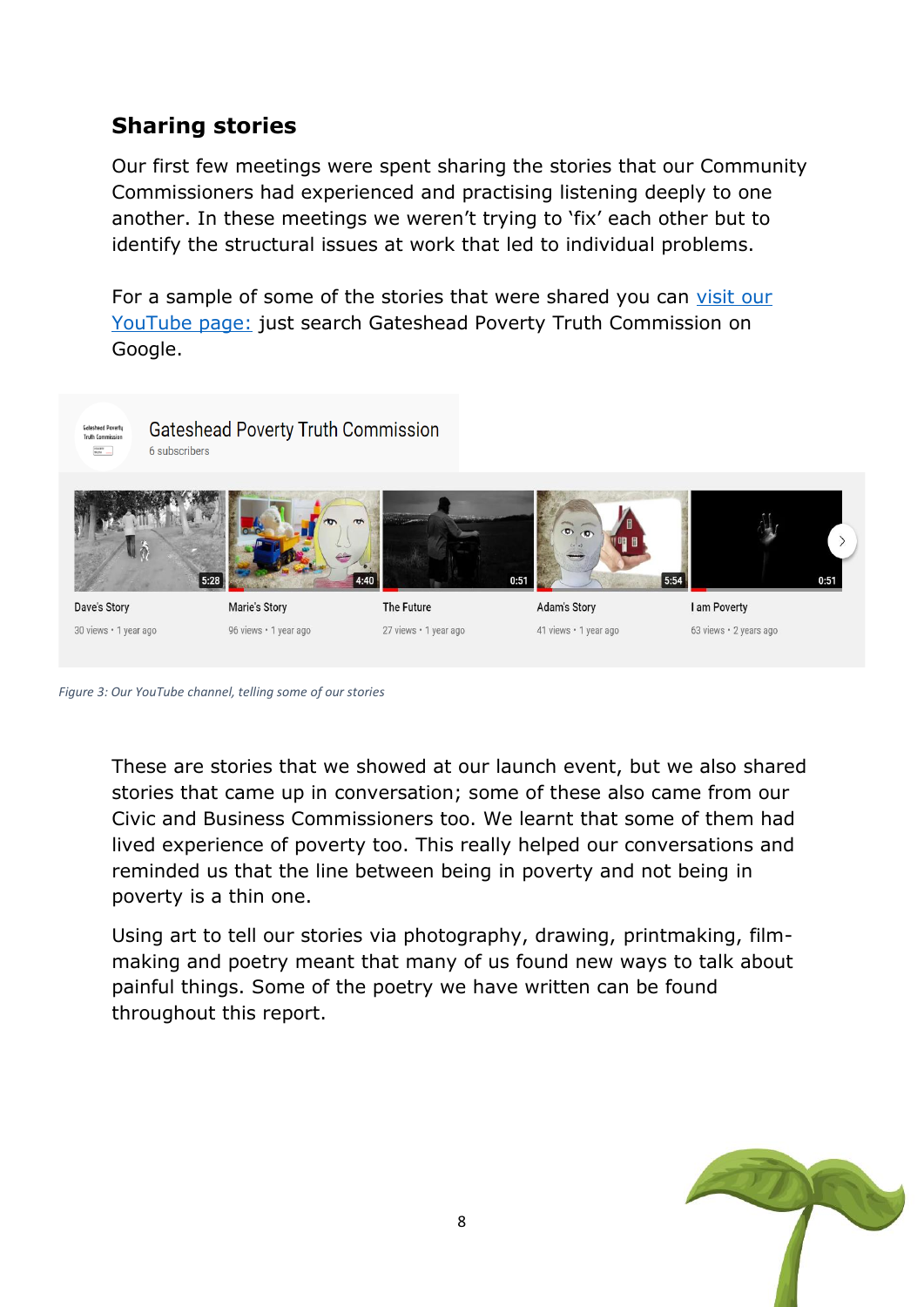#### **Poem: I am Poverty**

I am fragile I am heavy I feel rough

I am worn out I am stale I smell rank

- I am processed I am trapped I feel tired
- I am vulture I am a dripping tap I taste bland
- I am cold I am sleepless I feel old

I am poverty

**Adam,**

**Community Commissioner writing about how poverty can feel**

**January 2020**

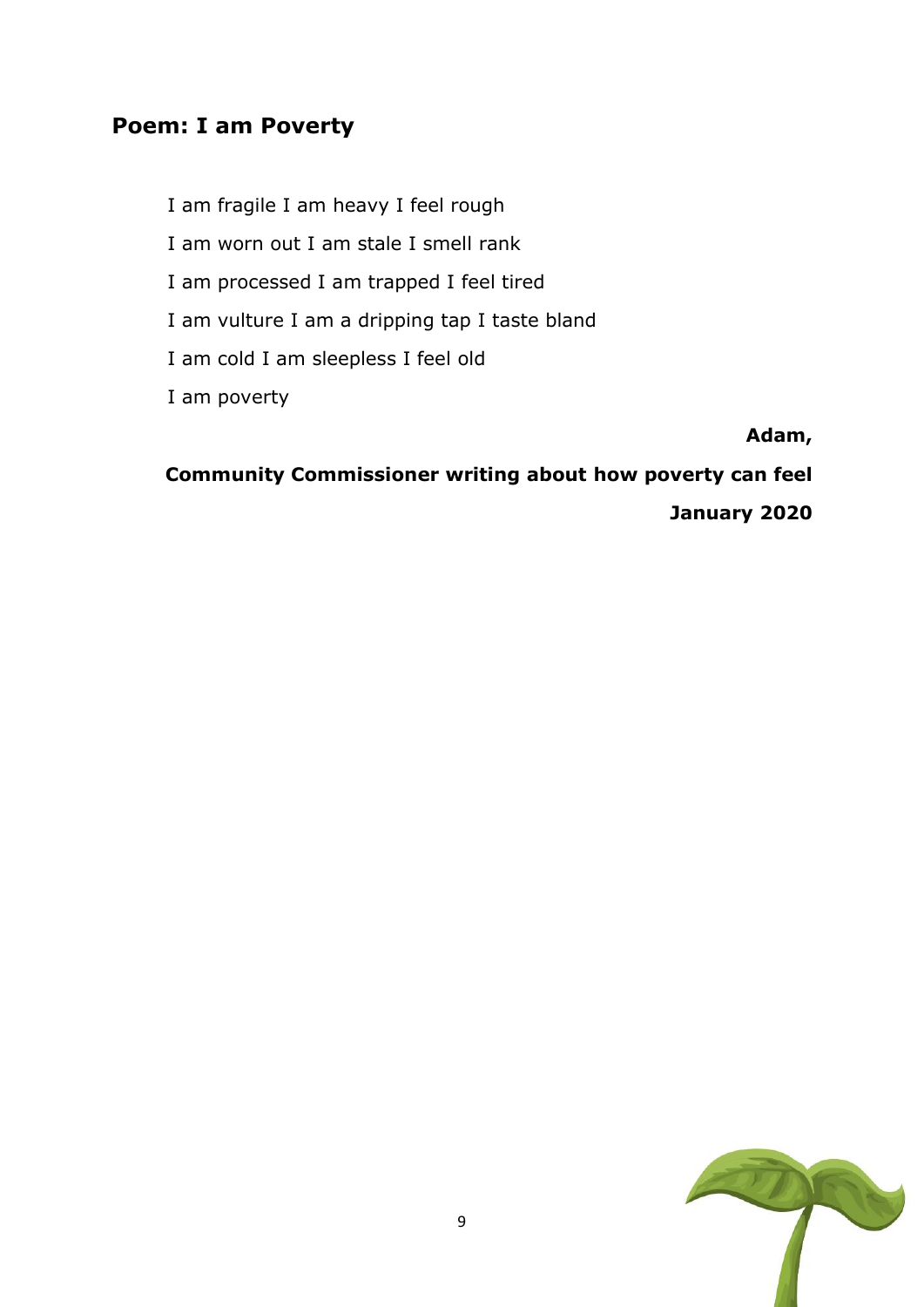# **The issues we took on and the wisdom we have to share**

After a few sessions as a full commission, we began to focus in on some of the themes that emerged from our stories and conversations:

#### **Kinship care**

*There is a lack of financial or practical support for people who have taken on the fulltime care of children who are in their family. We would like better all-round support for these carers who are usually doing a brilliant job.*

#### **Benefits and finance**

*The benefit system often serves to embed poverty rather than solve it. The poverty premium meaning that being poor often means life is more expensive. The way our economy works should be kinder to those at the economic margins.* 

#### **Disabilities and caring for those with disabilities**

*Life with a disability can be more complex and more expensive. Sometimes it feels like people with disabilities and their carers have been forgotten about. People with disabilities and their carers should be given power over their lives and the decisions made that affect them.* 

#### **Community resources**

*We have seen our communities being stripped of the places we used to gather and the services that used to be provided there. We think that resilient communities mean neighbours can help each other when times are tough.*

#### **Addiction**

*With crisis services at full stretch and recovery options being better if you have money, addiction and poverty are a combination that can lead to jail or to death. Support for those experiencing addiction must be improved.* 

#### **Housing**

*Some of us live in council houses, some in private rentals, but all of us have struggled with housing that is unsuitable. A house that is safe, warm and feels like a home should be available to everyone.*

To read the issues arising from each of these themes in full, see *appendix 1.*

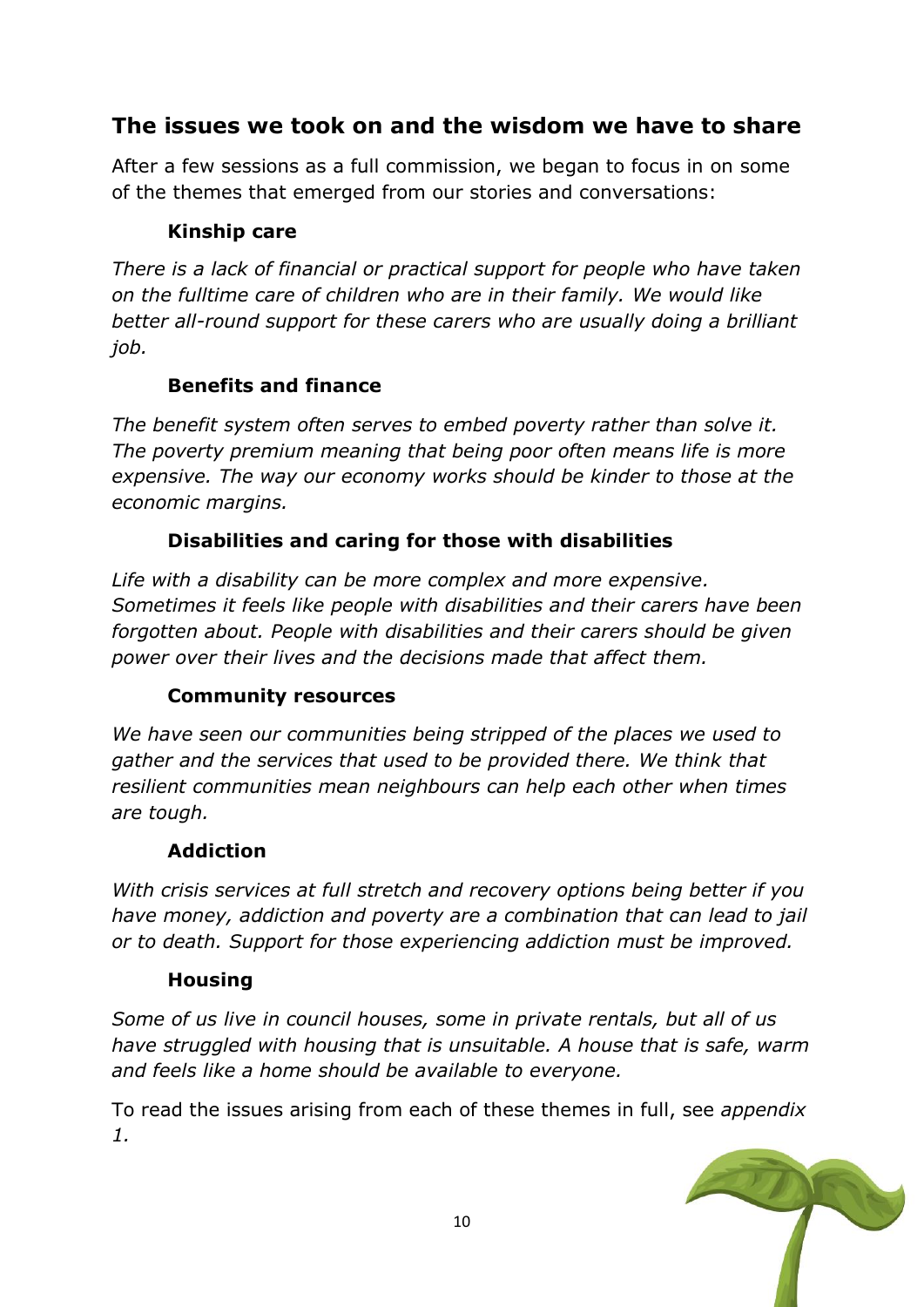We also noticed some golden threads that were running throughout all our stories of poverty, regardless of who we were. These were:

#### **Communication**

*Our voices are often not heard, or ignored, and the services meant to help too often make us feel small and unwanted. We also think there is a lack of communication about what people are entitled to. Good communication can help people get out of poverty faster.* 

#### **Managing transitions**

*Whether it is your stage of life changing, your benefits, your health or your income, too often people fall through the gaps between services.*

#### **Mental Health**

*Poverty and mental health are very closely related. One can lead to the other and create a downward spiral… if the double impact of poverty and mental health was taken seriously by services then the downward spiral could become and upward spiral.*

#### **Joining the dots**

*Organisations too often work in silos so that nobody knows the whole picture of our lives and we end up repeating our story over and over again. If agencies spoke to each other, it could change outcomes dramatically.*

#### **Lack of flexibility**

*We are all human and individual. 'One size fits all' might be efficient, but it often ends up being a straightjacket.* 

#### **Poverty premium**

*Those least able to pay are often paying the most for fuel, digital technology, transport and school uniforms. Charities are great at helping but they shouldn't have to.*

To read the issues arising from each of these golden threads in full, see *appendix 2.*

All the above is important to us, but we knew we had limited time and resources so we decided to divide into three task groups, which were broadly focused on the following actions:

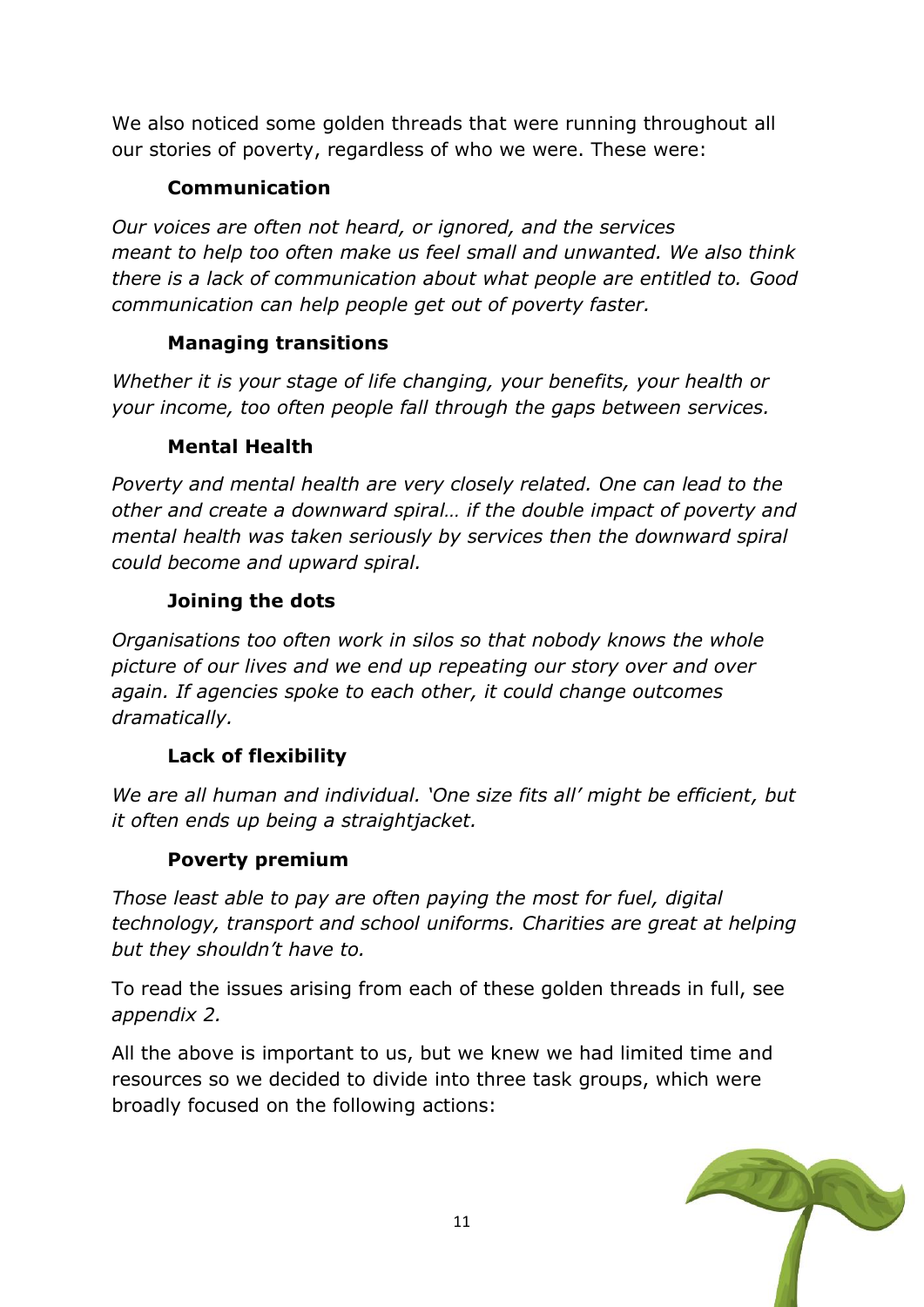# **Housing**

Issues around Housing featured in most of our Community Commissioner stories. There were challenges getting a property, especially suitable adapted properties for children with disabilities. Frustrations with the state of accommodation and what basics are included in the Lettable standard, as well as issues with communication with Housing.



The Families and Caring task group discussed many of these issues.

Neil Bouch, Director of Gateshead Housing sat on this task group and was moved by the stories from our Community Commissioners. One story struck a chord. PJ shared how 6 years before he had moved into a Council studio flat following eviction from his previous property following a mental health crisis. When he looked around the property there were curtains and carpets in place and it had a homely feel. However, when he got the keys and moved in those things were missing. A Council policy of removing carpets and curtains between tenants had resulted in PJ moving into bare floorboards and nothing at the windows. This is how PJ described his situation:

#### 55 RR

*When I viewed the council property there were carpets down at the time, it had a back garden which was in reasonable order. There was a bathroom, kitchen and a sleeping space*

*My support worker helped me to move in. My first response when I got the keys was, "Where are the carpets?" They had been taken out.*

*I had arranged a furniture package through the Council as I had little of my own furniture. This package included a bed and mattress, a fridge, a cooker, washing machine, 2-seater settee, a chest of drawers and a wardrobe. This package costs £80 a month from my Housing allocation and ran for the whole duration of my tenancy.*

*The flat seemed dingy and dark. I was given a £60 B&Q voucher from the Council, in order to buy paint etc so I could decorate but because my mental health was not stable, I was not in a position to do this at that time and the voucher ran out after 6 months.*

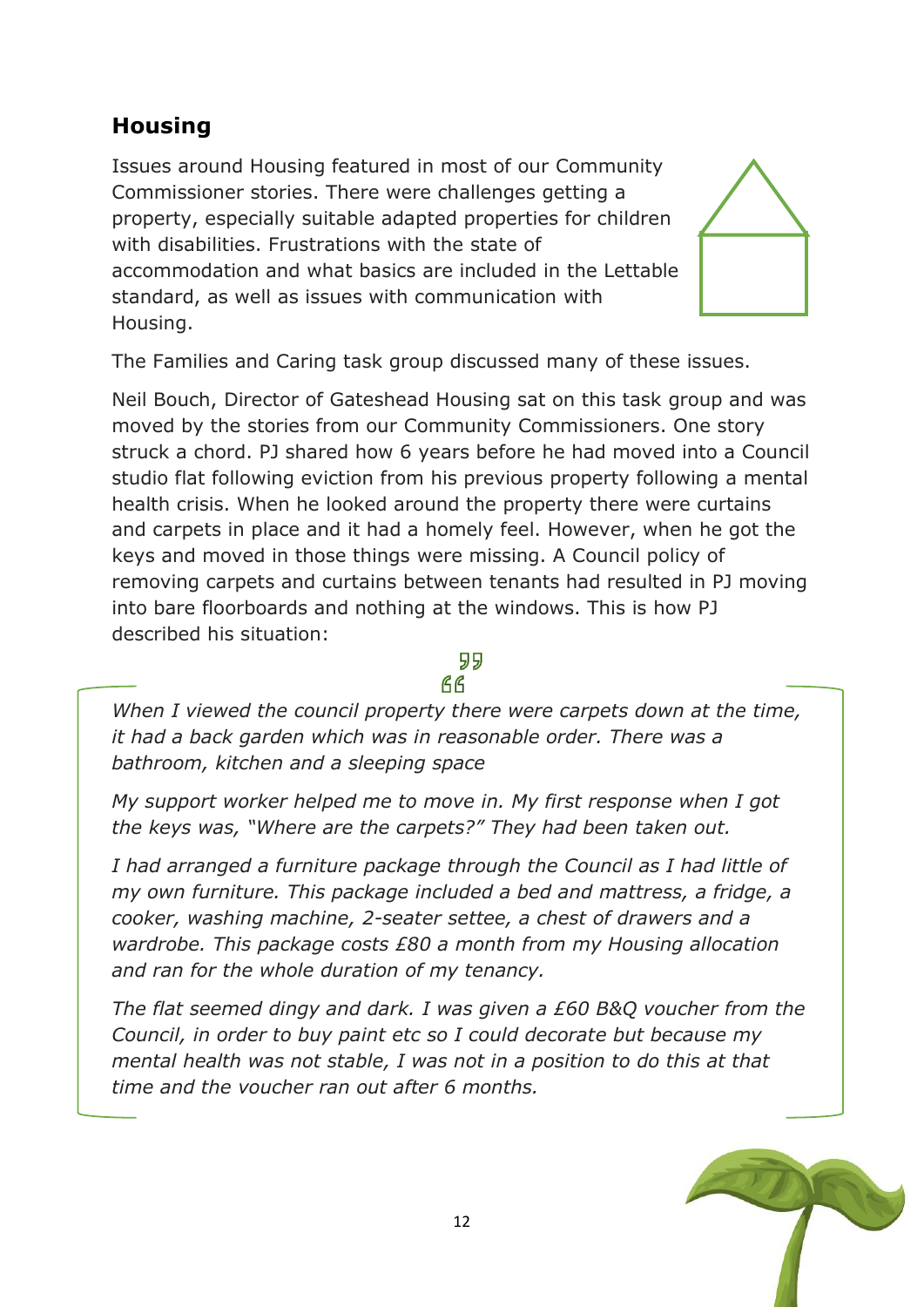*`Because there were no carpets, I could hear absolutely everything from neighbours. The floorboards were just 5mm thick so was keeping no sound out.*

*I tried to figure out what to do to try and reduce the noise. I wasn't getting much money so certainly could not afford carpets. I struggled to make decisions. I found 3 raffia-type rugs from B&Q which cost me around £20. I could not afford transport so I carried them all the way home. They made virtually no difference to the sound.*

After listening to this story, we heard that several other Community Commissioners were living with no carpets or flooring either. This wasn't a problem confined to one individual.

Neil decided that this experience should be shared with others in his department with a view to reviewing this policy. A meeting was arranged which was attended by Community Commissioners and representatives from Neil's team. From this meeting it was decided to pilot offering tenants a choice about keeping the curtains and carpets.

It was encouraging to see how hearing from voices of lived experience led to constructive change which could lead to a significant improvement in quality of experience for new Council tenants, especially those on very low incomes.

This work around housing has also led to Gateshead Poverty Truth Commission being part of another change. We are running design sprints with Gateshead Housing, Public Health and our Commission Greta Defeyter at the Healthy Living Lab, Northumbria University.

These design sprints are a way to redesign the lettable standards that Gateshead Housing has. When they finish in April 2022, we will have coproduced lettable standards – the condition a property must be in before a tenant moves in – with the housing team and residents. We are pleased that telling stories of housing is leading to policy change that will help everyone who moves into a Gateshead Housing property in the future.

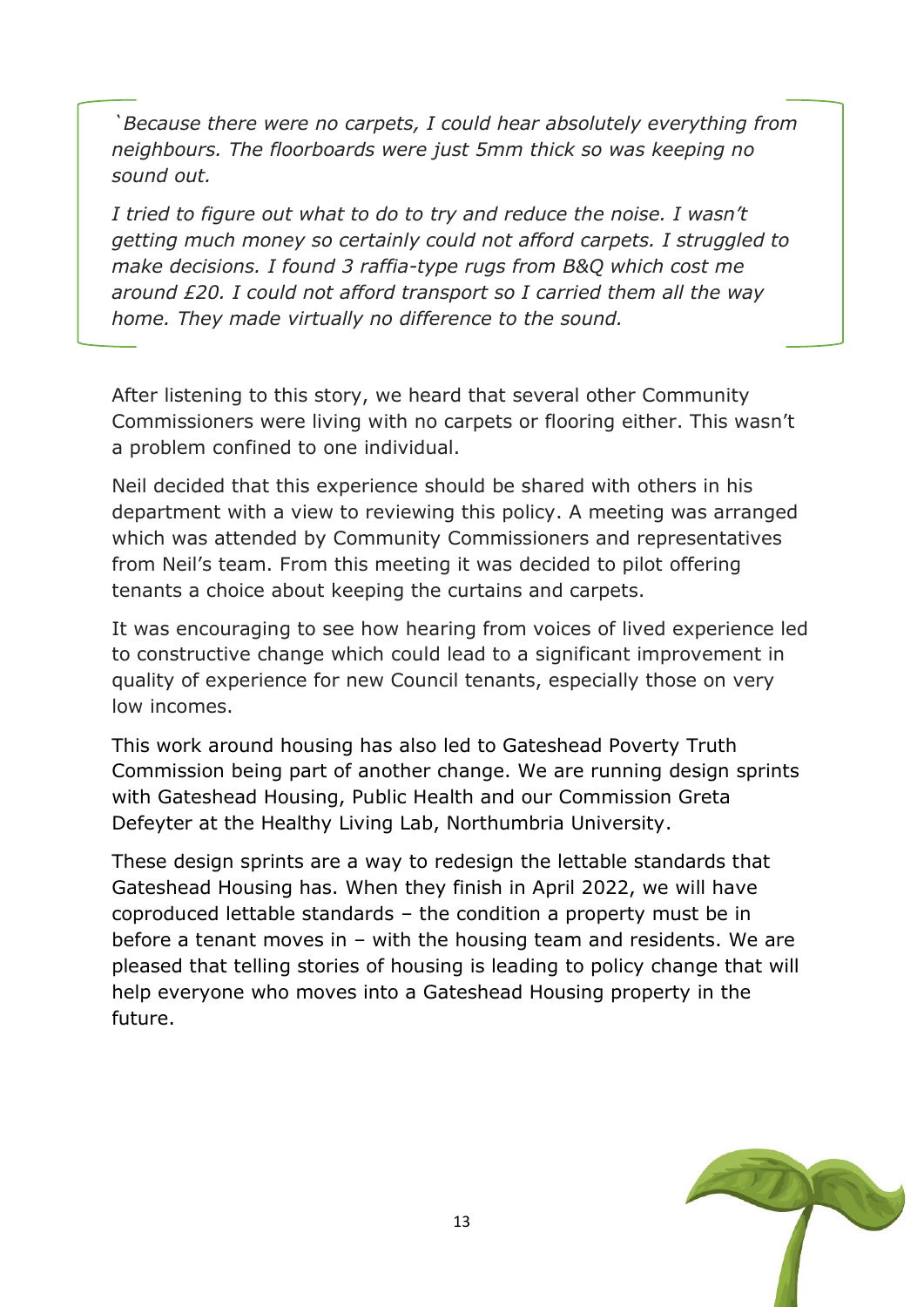# **The Poverty Truth Charter**

In the benefits and finance task group we spent a lot of time thinking about how everyone has a role in **making sure that our society, our economy and our systems work for people who experience poverty** as well as the rich. We came to the conclusion that we wanted to spread PTC principles across the Gateshead system. That is why we're launching Gateshead Poverty Truth Charter. This is what it involves:

We will work with Gateshead organisations around three categories. They will have to meet at least one commitment in each category. These are:

#### **Acknowledging poverty exists in Gateshead**

- a) Offer free or reduced rate services/ products to those in poverty.
- b) Pay all staff members the Real Living Wage.
- c) Provide information and support to clients/ customers about what's on offer to help people in poverty in Gateshead.

#### **Engaging with people with lived experience of poverty in your decision making**

- a) People with lived experience are represented on your board or on a decision-making body.
- b) You conduct meaningful consultation with people with lived experience of poverty to actively engage to learn, understand and change.
- c) Engage with, or actively support, research on how poverty is affecting people in Gateshead.

#### **Countering stigma and offering dignity and power**

- a) Offer safe spaces for people to talk about their situation without stigma.
- b) Awareness training is in place for front-line staff on how to support those experiencing poverty. This training involves people with lived experience.
- c) Support community groups/charities that are providing help for those in poverty.

Organisations that can commit to something in each category can sign the charter and we will work with them at regular business breakfasts to speak more about the importance about these important issues.

To view the latest signatories and the charter head to our website:

<https://www.gatesheadptc.com/>

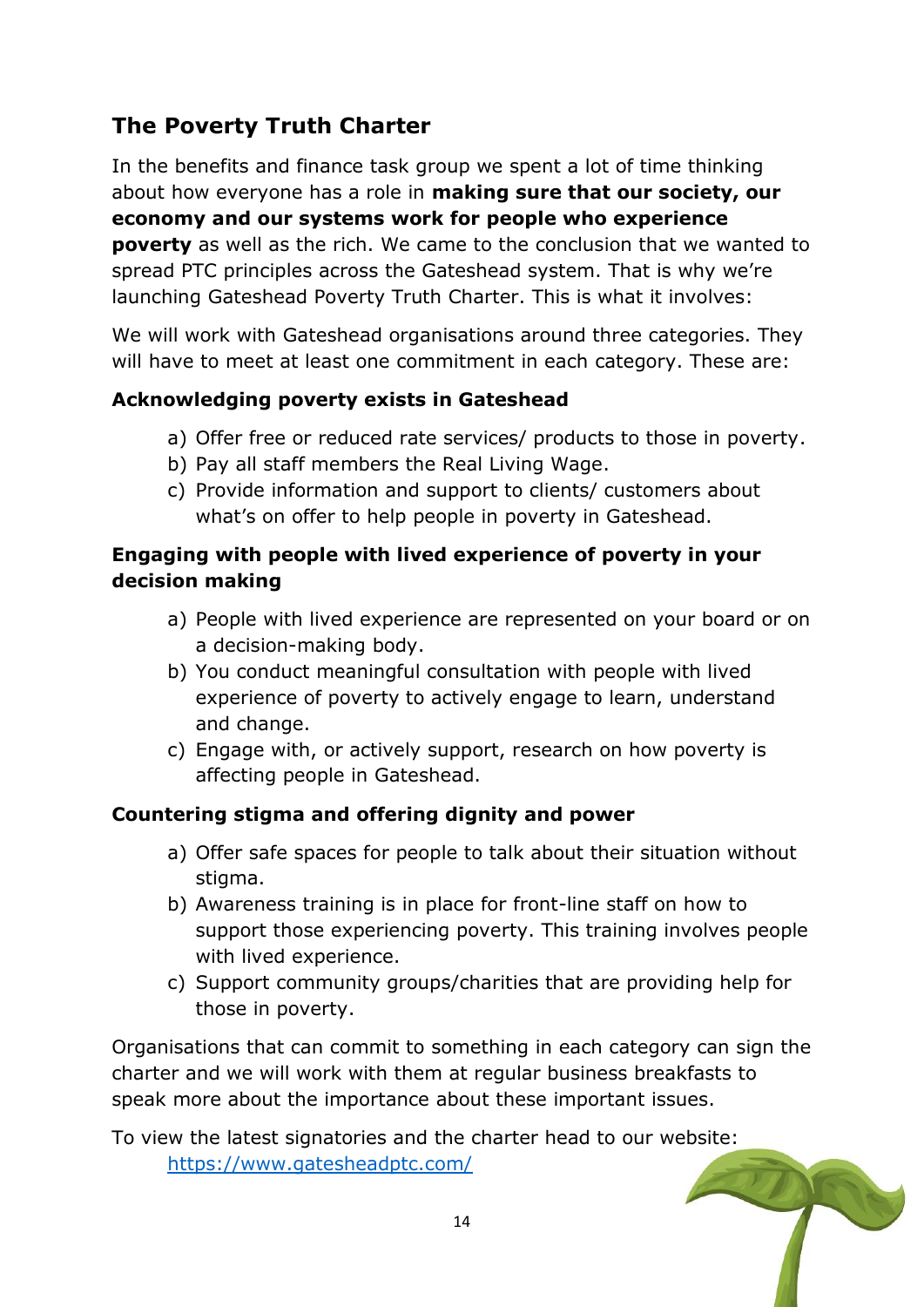# **Caring and Disability**

One of the challenges faced by community commissioners in our Caring and Families task group was around incontinence provision for children with disabilities. Claire and Adam shared their experience and the experiences of many of their friends who also had children with disabilities.



The situation which was causing financial and logistical challenges for these families related to the process of obtaining pads, nappies and pull-ups for their children which were on prescription. Guidance changed some time ago which meant that the prescription was based on an

arbitrary quota of 4 pads/nappies/pads per person per day. The quality and make of these products was very limited and difficult to get changed if inappropriate. The items they did receive often leaked, were ill-fitting or caused skin irritation. The number they received often resulted in them having to buy more products as they were insufficient for the continence needs of their child(ren). Once children are out of baby nappies/pull ups, the cost increases dramatically.

Some families were having to decide between buying more nappies or buying food for the family. The processes for changing size of incontinence provision as a child grows or their needs change, is complicated and requires parents to provide evidence including how much urine a child is producing daily. This is not easy when it is soaked into a pad or nappy and the parent is overwhelmed with all the other caring responsibilities which come with having a child with complex needs.

After sharing these concerns and frustrations to the Task Group, a meeting was set up between a representative from Public Health Gateshead, Claire, and representatives from Gateshead NHS Foundation Trust. At this meeting Claire shared her lived experience which was well received. The Foundation Trust Were keen to learn from Claire's experiences and those of others especially around how to collect appropriate information to help decide on appropriate incontinence provision. Claire was invited to work with other families of disabled children across Gateshead to devise a suggested form of data collection which worked for them. She was also invited to attend a BeHealthy forum to discuss the issues they have experienced. Claire was also encouraged to help them to review the website where the information for parents and carers about incontinence provision is shared.

To hear a little of Claire and Adam's experiences of being parents of two children with disabilities, you can watch Adam's story: <https://www.youtube.com/watch?v=hrbgwCBzeQ0>

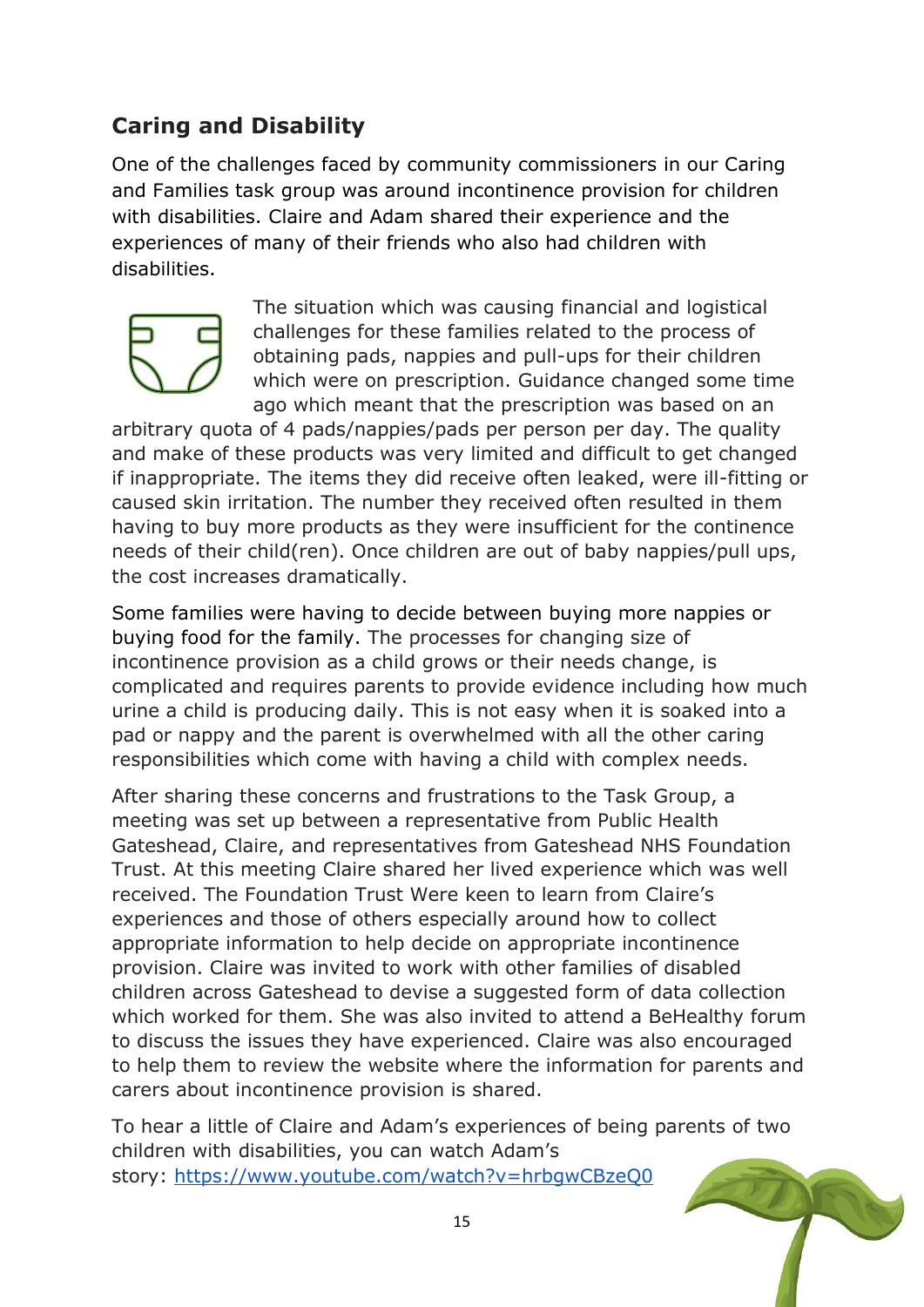# **Lived experience at the centre: what we've learnt about coproduction.**

We know from what our Civic and Business Commissioners tell us that building relationships with people with lived experience of poverty and listening to the realities of life on the breadlines means that you can't just keep going on as usual with the way you work. This is something we'd like to encourage in every aspect of decision-making in Gateshead that affects people in poverty; that those people are sitting around the table.

We are going to continue to deepening relationships that we've been building between our Community Commissioners and Civic and Business Commissioners by running a 'reverse mentoring' scheme. Commissioners will continue to meet in pairs every month. We do this because we're committed to *ongoing* inclusion of people with lived experience of poverty; this isn't something you can complete!

We've learnt a lot about what coproduction looks like when it's done well. Here are some of our learnings that we'd like to share:

*When services are having meetings about change its important to have people with lived experience involved from the very beginning.*

*Make sure you aren't using jargon or high faluting language. Start by understanding the level of comprehension that the people you wish to communicate, engage and learn from.*

*If you want to hear people's human experiences about poverty then you are going to have to share some of your humanity too; this requires vulnerability and bravery from both sides.*

*Remember to cover people's travel costs if you're inviting them to in person meetings – getting around is expensive and can be a barrier.*

*We are about people not business. We value your expert knowledge and ideas but leave your management hat at home.*

*When we come together as a PTC we are equals no matter your job title or situation.* 

*A good way to create equality in a room is to spend time together learning about each other over cups of tea and food (as Gateshead PTC we particularly love eating cheese!).*

Here are a few 'friends of Gateshead PTC' explaining how we've impacted their thinking around coproduction:

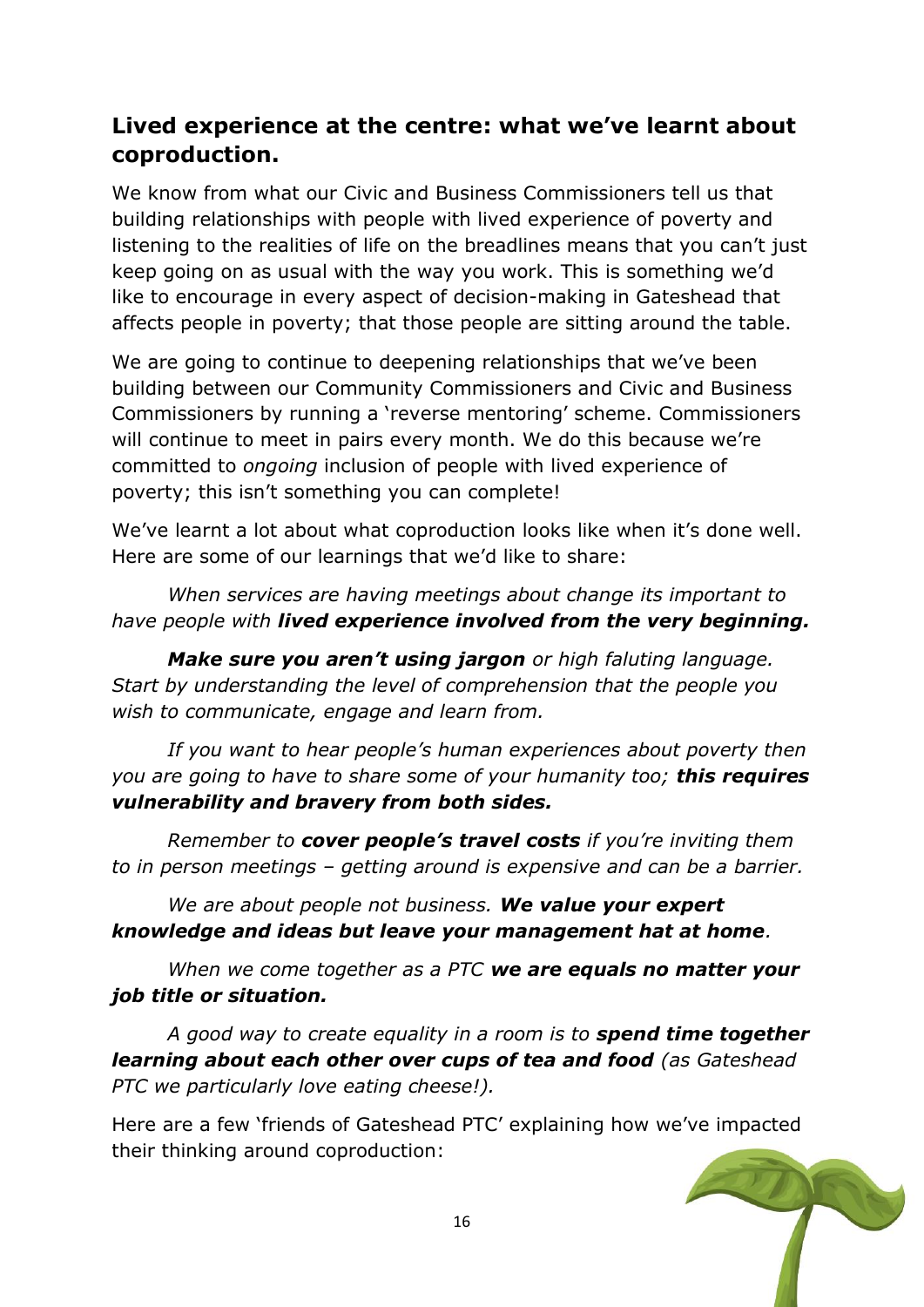For many years, as Director of Public Health for Gateshead, I have been concerned about tackling the unacceptable inequalities that we have both within the borough and between Gateshead and other parts of the Country.

It is unacceptable that two babies, born today in Gateshead, can have as much as a ten year difference in life expectancy due almost entirely to the circumstances into which they are born. The fact that poor health is concentrated in our most deprived communities is indefensible and these patterns of ill-health shows us that our current systems are set up to benefit, to a greater extent, those in more affluent positions.

Despite plenty of amazing work over recent decades, inequalities in entirely preventable health, remain stubbornly persistent. While there have been many improvements those improvements haven't always benefited those who needed them most. The methods I have used to hear from residents in Gateshead hasn't always meant that I hear from everyone equally and consequently decisions don't always reflect the needs of the whole community. As I reflect I recognise that there are times I have imposed well intentioned interventions into communities without considering the wider context for families living there – for example, healthy eating advice for families struggling to put food on the table.

The PTC has helped break that down and, as a public health team, we started to hear the voices of people we might not have previously heard. In our health and well-being strategy a priority objective is to 'enable all children, young people and adults to maximise their capabilities and have control over their lives' – this is actually a health outcome in itself. The only way we can seriously to do this is to co-create the solutions with communities instead of consulting on the solutions we think people need. To do this well we understand that listening to voices of lived experience and working with them is not a quick fix, it takes time to build a relationship so people trust and feel empowered to say what they need. It's a different way of working, and it challenges our old approach, as we accept that the solution for communities may be different to the perceptions of what we think they need.

#### **Alice Wiseman, Director of Public Health for Gateshead**

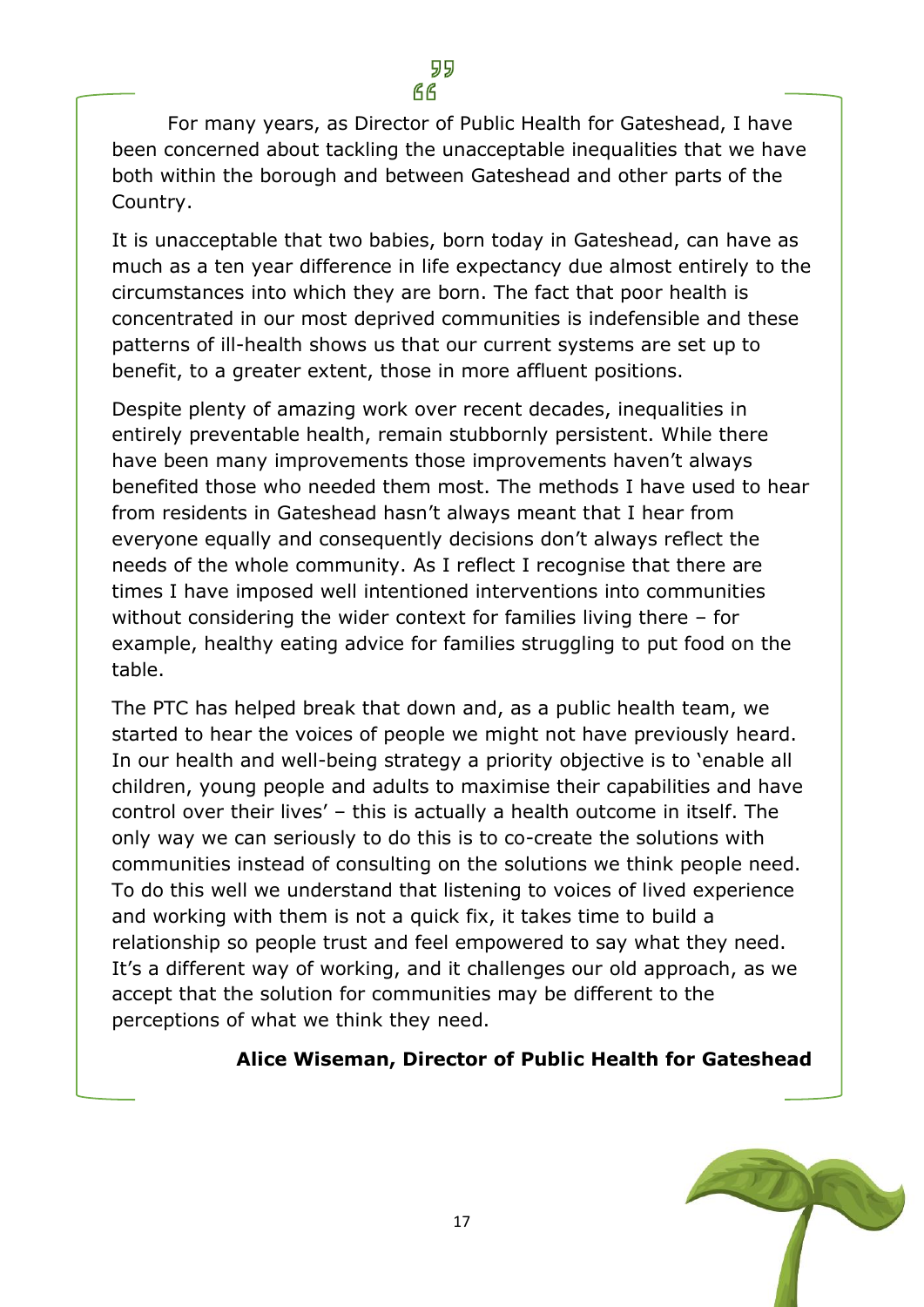#### **A partnership with Gateshead Poverty Truth Commission to study the health effects of Universal Credit**

In a packed Council Chambers in 2020 at the launch of GPTC, I listened to the powerful narratives of GPT Commissioners, including people claiming Universal Credit. I liked the approach of building connections between people with lived experience and those in positions of power to affect change. At the time, I was working as an embedded researcher in Gateshead. In response to the rising concerns expressed by community members, council and voluntary sector staff and elected members, the Public Health team had asked me to carry out research to understand people's experiences of Universal Credit and its consequences for citizens and services. A team led by Glasgow and Newcastle University, then successfully secured National Institute of Health Research funding for a 4 year study of the health effects of Universal Credit.

Given our shared interests, I got in touch. After introductory meetings, and despite the challenges of COVID, we have never looked back. Members of GPTC, and PJ in particular, have worked closely with the research team to provide advice about ethics, consent, and suggested ways to reach claimants. PJ was involved in the recruitment panel for the researcher working on the study alongside the researchers, as Suzanne reflects:

*Working with PJ to appoint a project researcher really directed us towards assessing the candidate's values and interpersonal skills as well as their academic skills. By drawing on his own lived experience, and in a positive and constructive manner, PJ thoroughly tested candidates' abilities during the interview.* 

Our conversations have shaped the questions we ask in participant interviews and how we ask them. PJ often reminds us to stop using jargon and academic language because it puts people off. Together we have worked on a paper about co-production, in which we includedone of PJ's poems. He has been invited to talk about his experiences of GPTC as part of a panel at the Fuse Knowledge Exchange in Public Health Conference alongside Directors of Public Health and Chief Executives. Concerned about putting PJ under pressure, I said he could take his time and think about it before agreeing. Can I just say yes, he laughed.

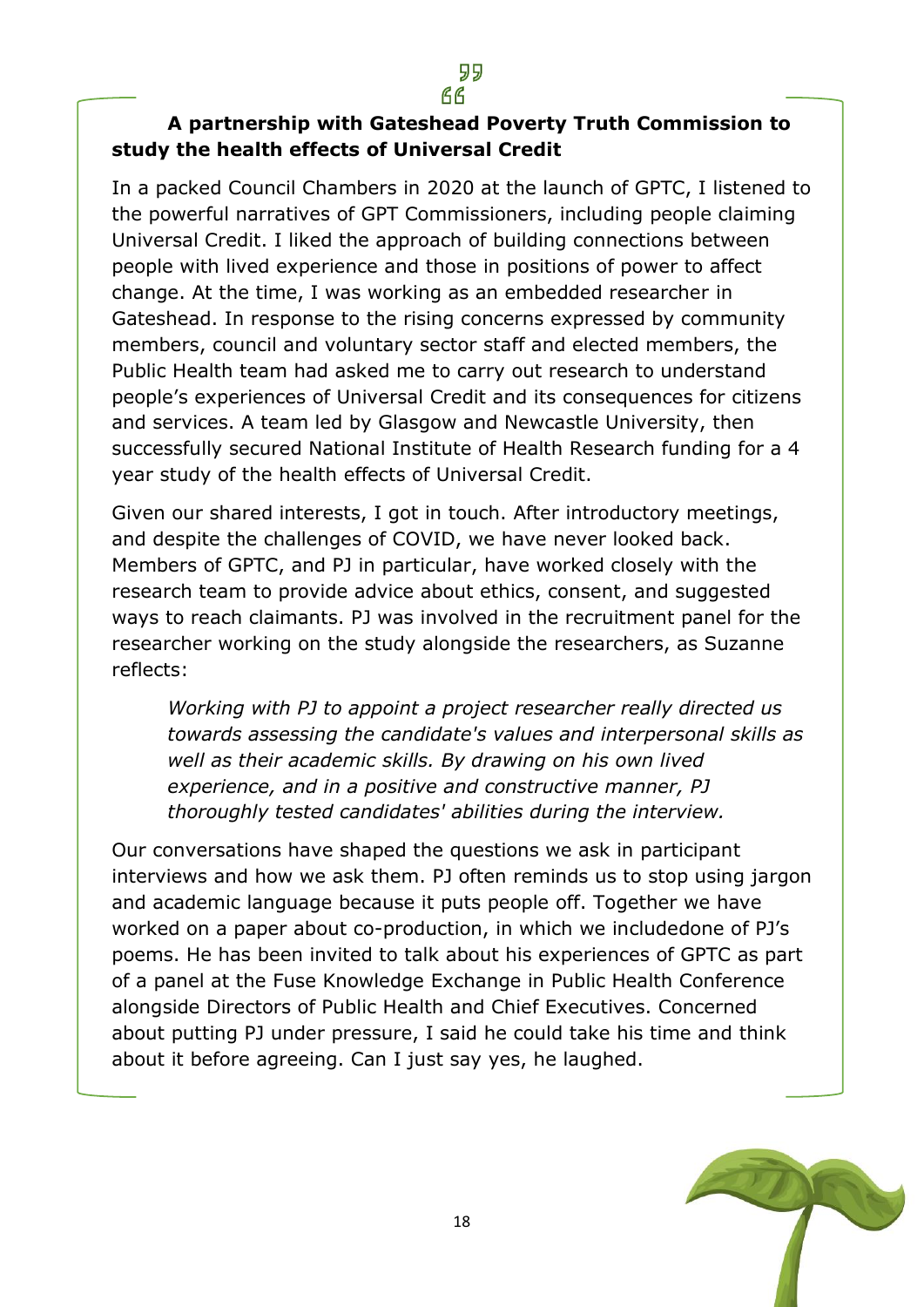The research team are privileged to have PJ's input alongside other experts by experience and we value his continuing involvement. We also really appreciate the support which I know Lucy has provided behind the scenes, and her practical, thoughtful acts of kindness. We often forget the invisible wrap round support provided by organisations like GPTC. Without them, our paths would not have crossed with PJ and the study would not have benefitted from his wisdom and insight, as Marcia notes:

*Demonstrating that research will engage with, and be informed by, the public and particularly those directly affected by the research topic has become an increasingly important requirement of research funders. However, it is still the case that public engagement can be something of a tick box exercise. It is so refreshing to work on a project where all are committed to meaningful public engagement which never feels tokenistic. This is exemplified by the project's collaboration with PJ, whose input at every stage has helped ensure that lived experience is always firmly to the fore of project development and fieldwork.*

As Steph comments:

*Working with PJ since I started on the study a few months ago has been incredibly useful but also a pleasure. In our discussions PJ challenges me, inspires me, helps me think differently and has fantastic novel ideas. We worked together to completely redraft our recruitment flyer, information sheet and interview guide. I think we make a great team! I'm certain that the success of our recruitment and our interviews so far has been because of PJ'S contributions and our links with Lucy and the Poverty Truth Commission.*

We wish you all the very best for the future and hope to stay in touch.

Mandy

**Mandy Cheetham, Research Fellow, Northumbria University**

**Suzanne Moffatt, Professor of Social Gerontology, Newcastle University**

**Steph Morris, Research Associate, Newcastle University**

**Marcia Gibson, Research Associate, Glasgow University**

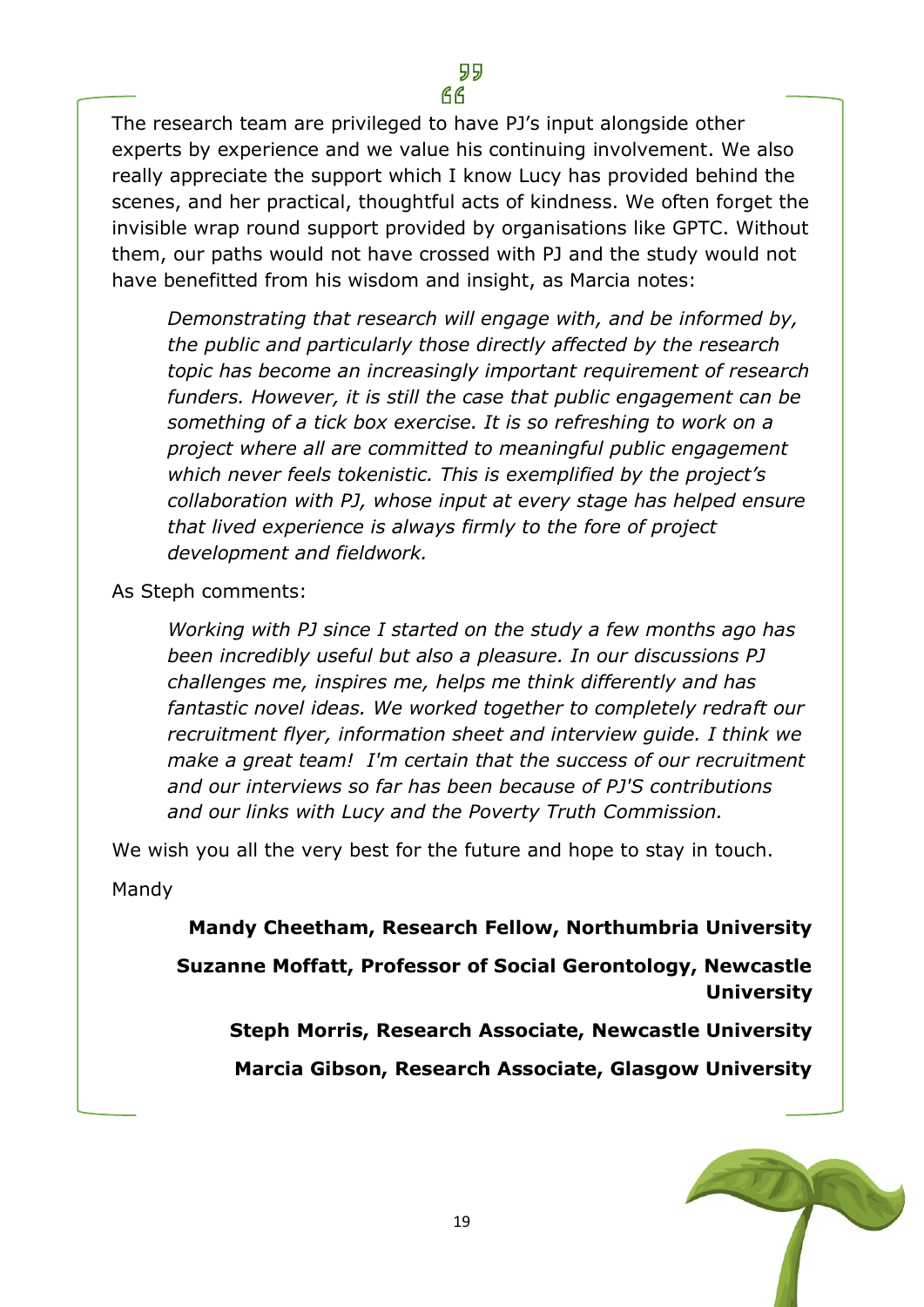# **Going forwards: Growing change in Gateshead**

This report has shared some of what we've done and learnt as Gateshead Poverty Truth Commission.

But the work is not done.

We want to see an end to poverty in Gateshead and everywhere.

We believe that the best way to do this is to include the people that experience poverty in the rooms where decisions are made.

We hope that this report has demonstrated that when this happens meaningfully, change begins to grow.

We have planted the seeds of change in Gateshead. We are:

- **running design sprints to change the lettable standards of council housing;**
- **including the experience of families who need incontinence care in shaping their provision;**
- **running a reverse mentoring scheme where those with lived experience mentor people with power and influence in Gateshead;**
- **partnering with others to share the best ways to include people with lived experience of poverty in shaping their work;**
- **launching a charter to bring a diverse range of organisations along with us.**

but this is just the beginning. We hope that our work will continue by a changing culture and attitude towards people who experience poverty.

Will you join in help us grow change in Gateshead by nurturing the seeds of change?

m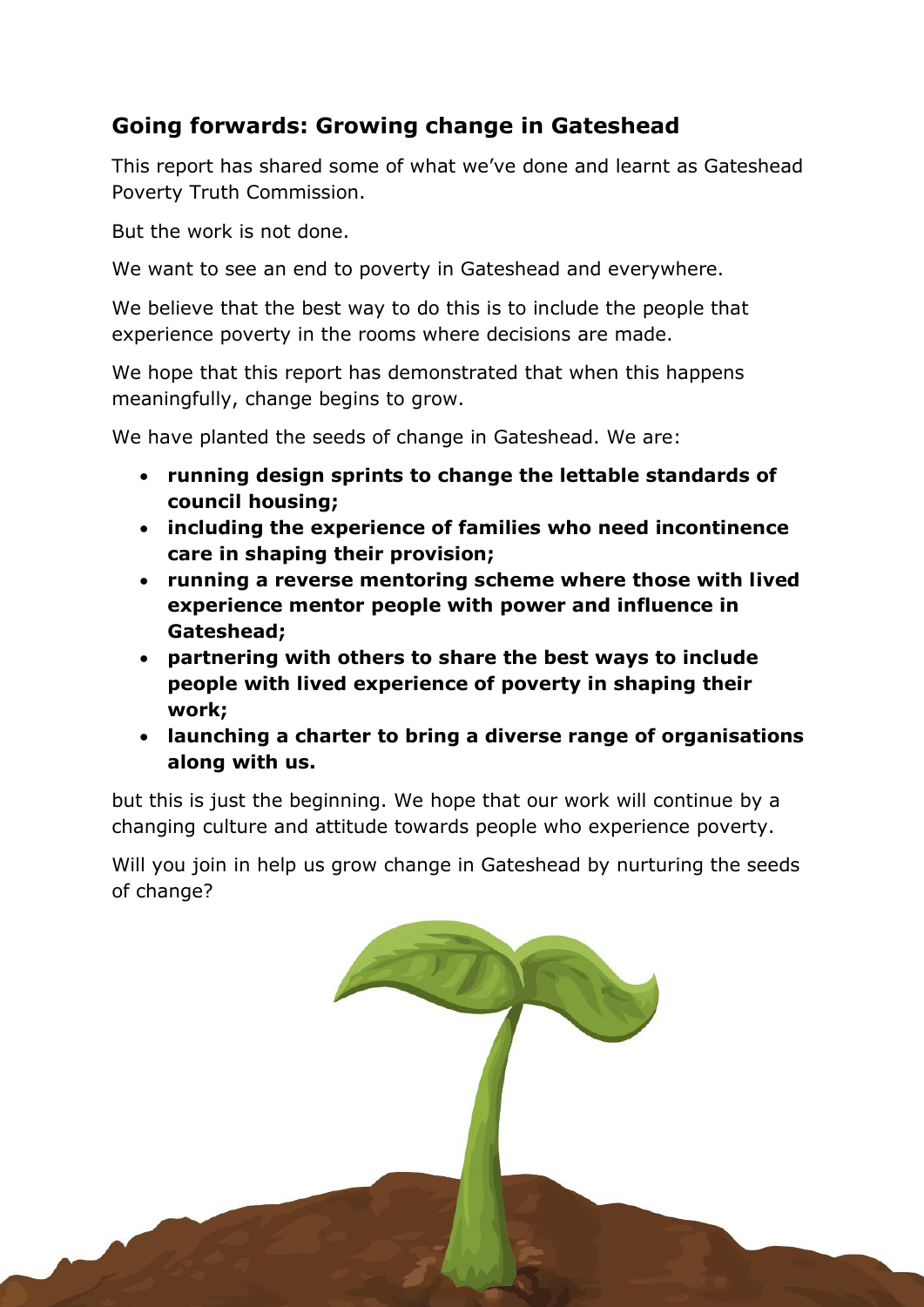# **Poem: Gateshead Poverty Truth Commission, 1**

Individual hardship, simultaneously isolated, silent suffering, services available, understanding insufficient, outcomes unhelpful, benefits sanctioned.

Join Commission, hard listening, shared learning, different situations, similar struggles, forming friendship, creating bonds, building confidence, memorable launch event.

Lockdown restrictions, continued zooming, additions: civic and business, stories told, listening hard, messages heard, stronger together, themes explored, decisions made, actions started, time constrained, we disband.

Good news.

Work continues, results assured, pledge releasing, lived experience embedding, ambition strong, legacy: Gateshead Poverty Truth Commission, 1.

**PJ the Poet**

#### **Community Commissioner writing a poem for the end of Gateshead PTC**

**March 2022**

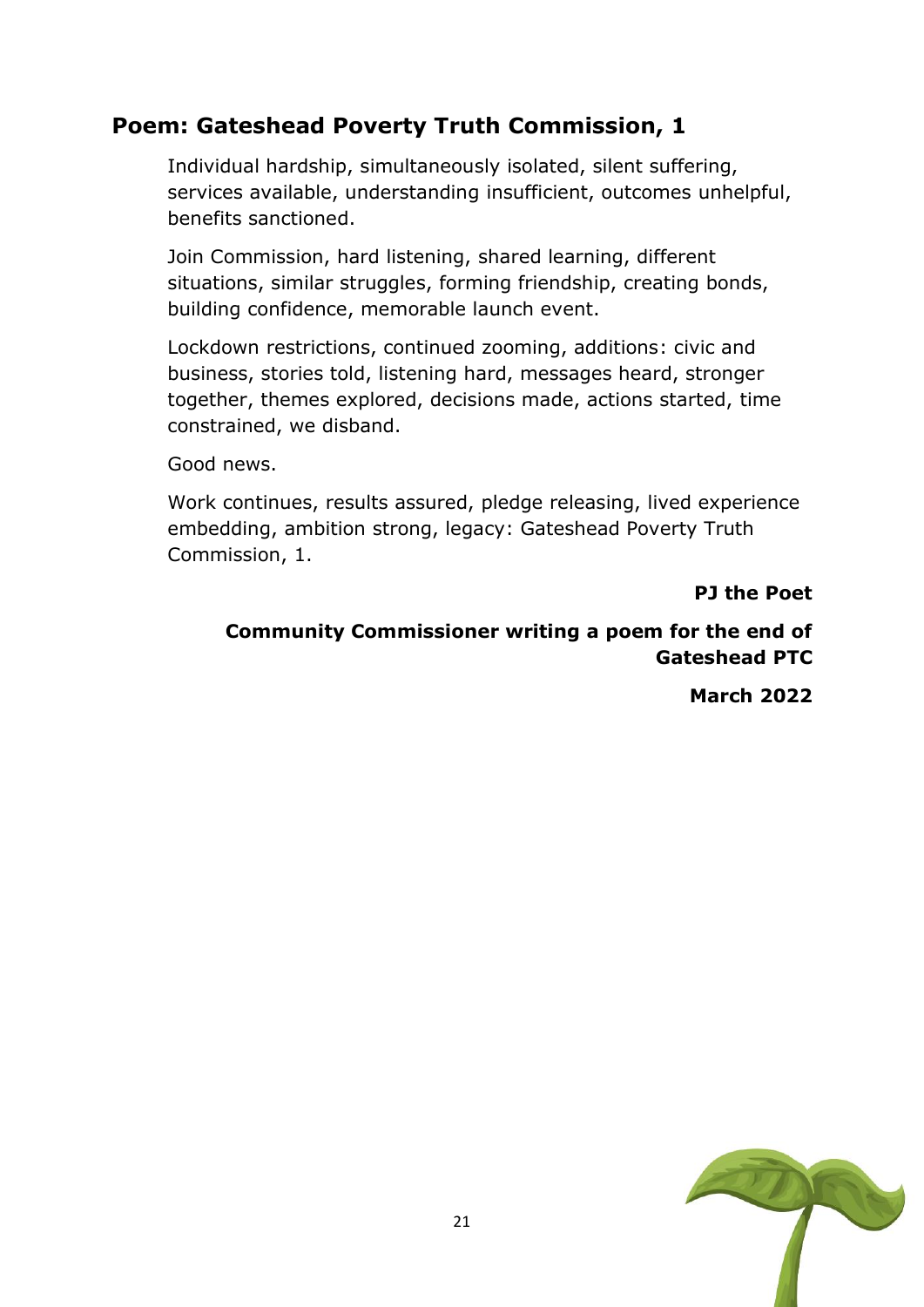# **Post-script: Where it all began and thanks**

This report has set out some of what the PTC has achieved. But so much happened in the run up to our full Commission meetings.

The story began in 2017. A small team of us began to dream about a process which might amplify the often-unheard voices of lived experience of poverty in Gateshead. Poverty Truth Commissions (PTCs) had been around for some time with about a dozen at different stages throughout the UK at that stage. We wanted Gateshead to a part of this movement.

When we began to share the vision of PTCs, we found that the idea was welcomed, and many were willing to partner with us in some way.

The Start-up and Steering Group began and together we visited other Poverty Truth Commissions to learn from their journey and we joined the National Poverty Truth Network. In October 2018 I was joined by Lucy Zwolinska and Trevor Peacock and our facilitation team was formed. Roger Gordon would join us later, after the launch event.

Through relationships forged in our working lives, Lucy, Alison Dare and I began to identify some of the people we felt had stories which needed to be heard. From August 2019 we began to gather to get to know each other and hear each other's stories. We started with a picnic in Saltwell Park to begin to build our community, then each month we gathered at St Chad's Community Centre to share tea and coffee, lunch and copious amounts of cheese.

During these sessions we had a lot of fun and learnt a great deal about each other. We experimented with poetry with the help of Fiona Ritchie-Walker. We worked with Digital Voice to use animated avatars to tell stories anonymously. We used art as a way of sharing the common themes coming from our stories. We used photography to share experiences and challenges. Theresa Easton helped us create a Zine for our launch event which was both great fun and helped us to create a sense of identity.

We held our launch event in March 2020. Community Commissioners invited Gateshead Council department heads; representatives from the DWP; Housing departments; Citizen's Advice Centre; charities supporting people in Gateshead; local MPs and many more. On the day of the launch, over 150 people sat in the packed-out Council Chamber of Gateshead Civic Centre to hear Community Commissioners share their stories.

This space where decisions are usually made about them, without them, was transformed into a place where Commissioners' voices were heard. We were delighted on the day to be joined by Debbie Honeywood who had starred in the Ken Loach film set in Newcastle, called "Sorry we missed you". She welcomed our guests and shared a little about her passion for having the voices of people with lived experience heard.

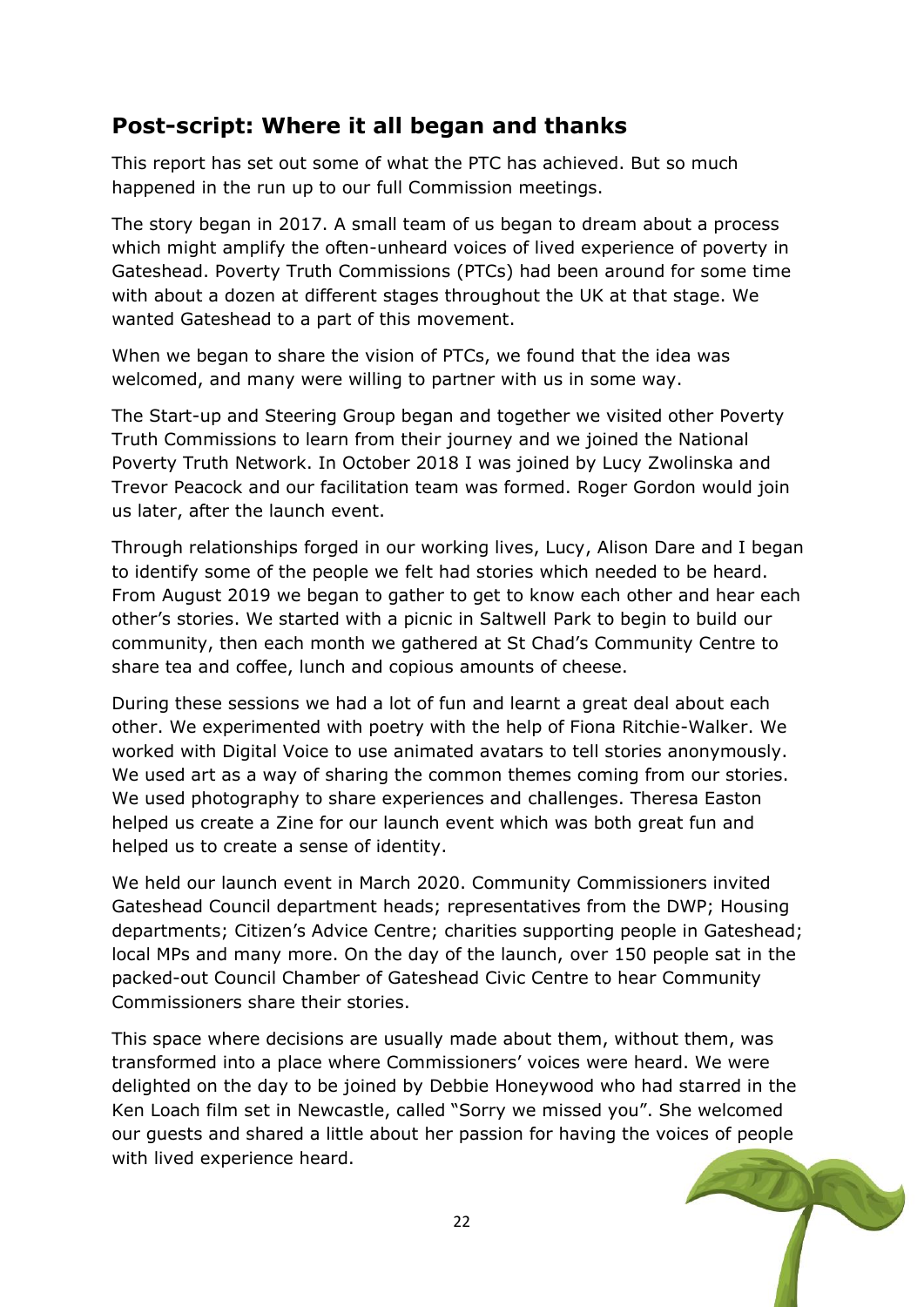The event was incredibly emotional. Each story revealed new truths about what it is like to live with issues of poverty in Gateshead. This was not an occasion for guests to comment on what they heard or defend themselves; it was simply an invitation to listen. At the end of the event, in what can only be described as (tearful) stunned silence, our Commissioners invited people to consider partnering with them on the next step of the journey, to learn from each other and work together for change.

Covid-related lockdowns hit a week later, and we lost some of our momentum. We waited a few months to see if Covid might blow over quickly. It didn't. We turned to Zoom. Our Commissioners identified people they wanted to approach to work with them who represented departments and organisations which linked to common themes in their stories and also organisations who could support the work in different ways.

In November 2020 we gathered on Zoom for the first time as a full Commission: both civic and business leaders and our Community Commissioners. We met once a month and spent the first 5-6 months developing relationships. We retold some of the stories and we did some deep listening, reflecting on what we were hearing, exploring the emotions they brought out in us and the emerging themes.

In August 2021 we managed to gather face to face for a PTC picnic at the Comfrey Project where one of our Community Commissioners volunteers. This was such a good chance to see each other and share food together in the sunshine in the heart of Gateshead.

This report has set out some of what we did next. What was so important in this process was the building of relationships. No longer was there a sense of "Them" and "Us", instead it was just "Us", united with a common goal to try and make small changes which made big difference to people in Gateshead facing hardship.

The voices of Lived Experience were at the heart of our process and this, as you have read throughout this report, left a lasting impact on every single one of our Commissioners: Community and Civic. A new way of working has emerged.

We are grateful to everyone mentioned above, and would particularly like to mention the following:

**Our funders**: South West Tyneside Methodist Circuit, the Newcastle Upon Tyne Methodist District, The Ballinger Trust, Gateshead Council, The Methodist Church of Great Britain, the National Lottery, Well Newcastle Gateshead

**Our Start-up and Steering Group**: Michael Walker from Gateshead Council, David Smith from Oasis Community Housing, Alison Dare from The Salvation Army and Annie Bedford from the Baltic.

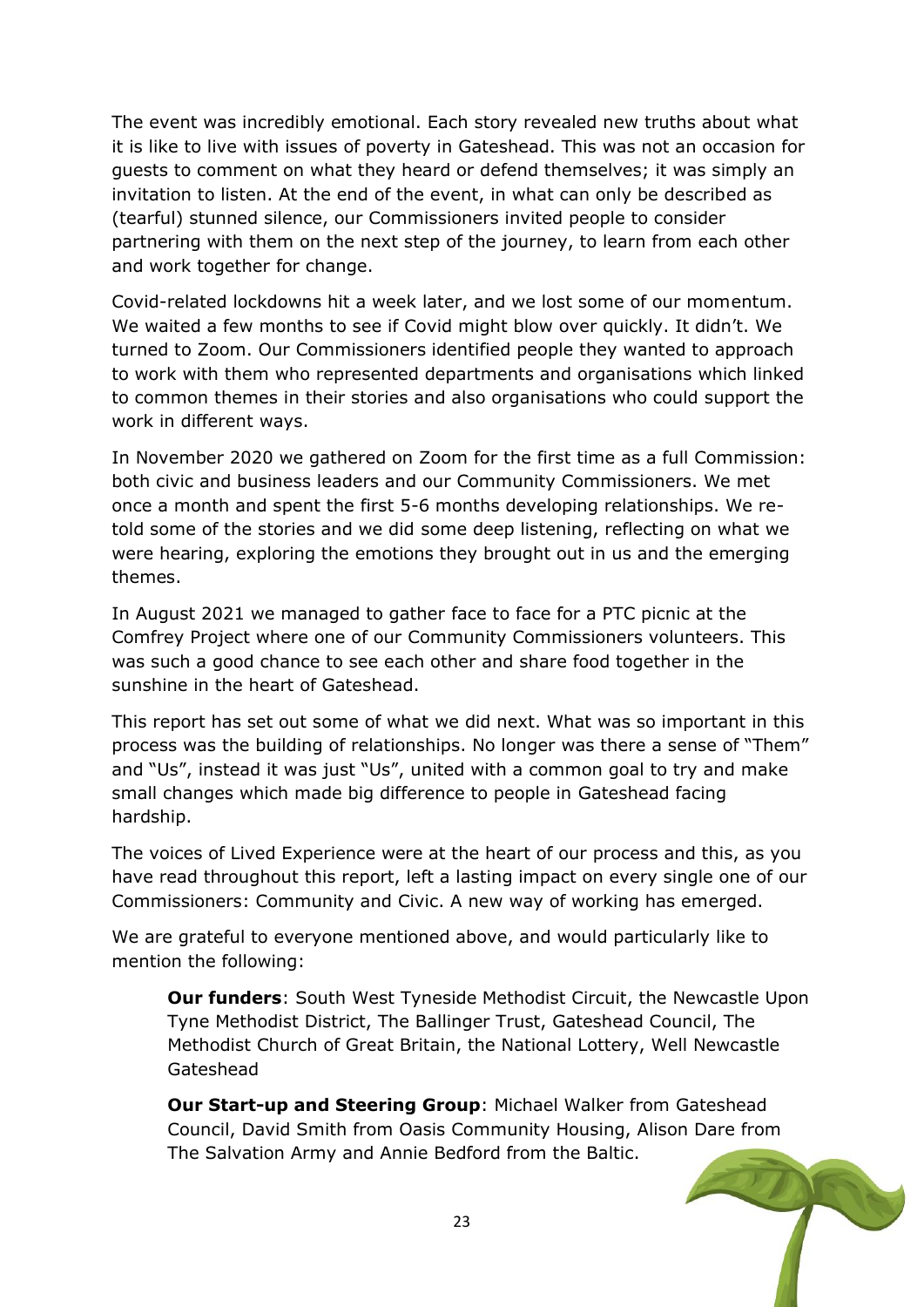To **Southwest Tyneside Methodist Circuit** for hosting the PTC.

**St Chad's** for hosting us so well in the pre-Zoom days.

**Trevor Peacock** for his capacity to be both capable and kind.

**Roger Gorgon** for joining us later on and hitting the ground running.

Our **Civic and Business Commissioners** for their leap of faith in joining the PTC without really knowing what they were signing up for! And, of course, for staying and committing to working for change.

And of course, our **Community Commissioners.** There are no words to describe your brilliance.

> **Deacon Tracey Hume, April 2022**

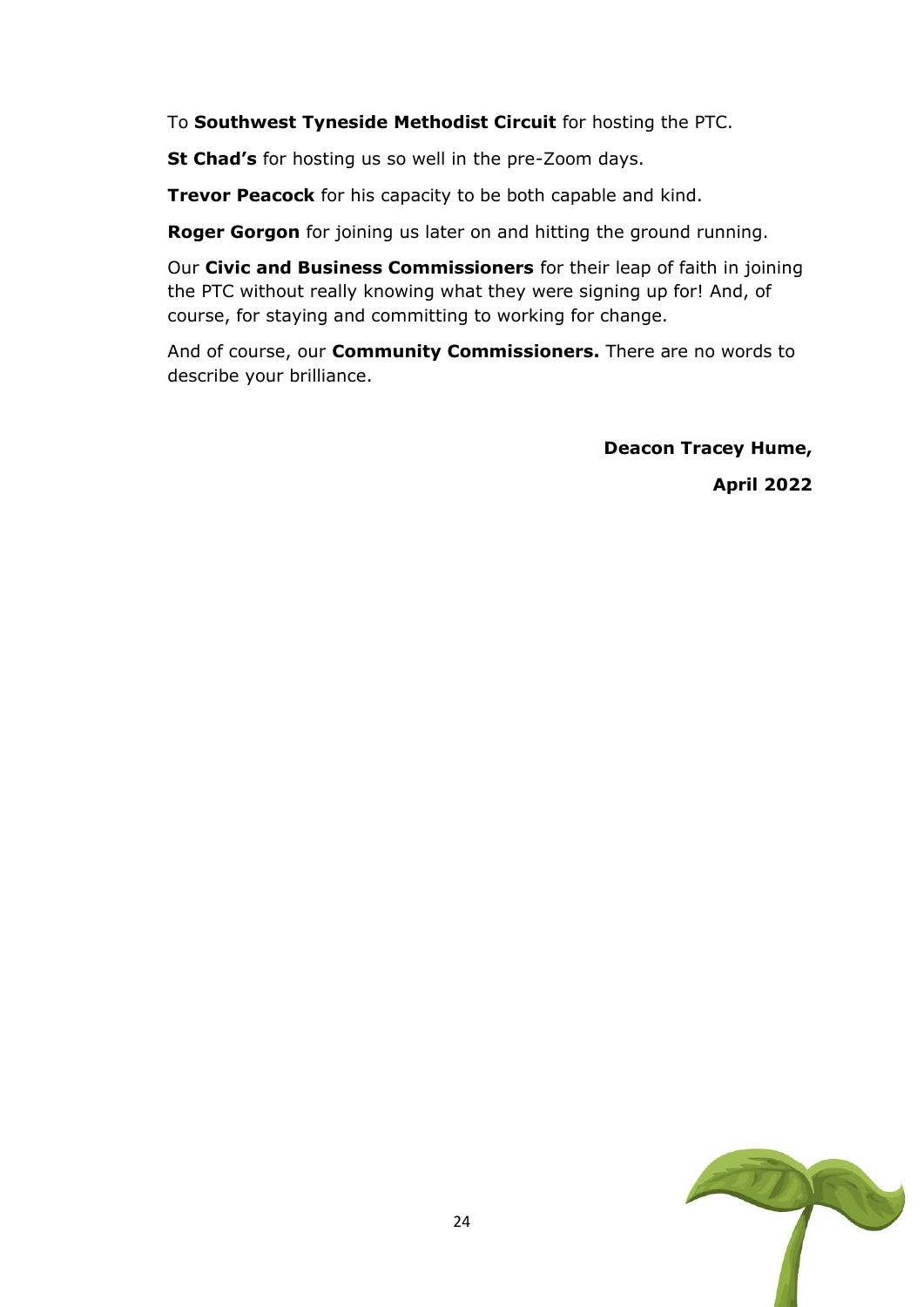# **Appendix 1: Emerging Themes**

| <b>EMERGING THEMES</b>                                                                                                                                                                                                                                                                                                                                                                                    | <b>BENEFITS / FINANCE</b><br>· EFFECT OF SANCTIONS, ESPECIALLY                                                                                                                                                                                                                                                                                                                                                            | <b>CHILDREN WITH</b><br><b>DISABILITIES</b>                                                                                                                                                                                                                                                                                                  | <b>ADDICTION</b>                                                                                                                                                                                                                                                                                                                                                                          |
|-----------------------------------------------------------------------------------------------------------------------------------------------------------------------------------------------------------------------------------------------------------------------------------------------------------------------------------------------------------------------------------------------------------|---------------------------------------------------------------------------------------------------------------------------------------------------------------------------------------------------------------------------------------------------------------------------------------------------------------------------------------------------------------------------------------------------------------------------|----------------------------------------------------------------------------------------------------------------------------------------------------------------------------------------------------------------------------------------------------------------------------------------------------------------------------------------------|-------------------------------------------------------------------------------------------------------------------------------------------------------------------------------------------------------------------------------------------------------------------------------------------------------------------------------------------------------------------------------------------|
| <b>KINSHIP CARE</b><br>* NO FUNCTIONAL SUPPORT<br>. NO PAYMENTS (FOSTER CARERS<br>COULD GET £500 PER CHILD)<br><b>EXPECTED TO MANAGE</b><br>. IMPACT OF ILLNESS ESPECIALLY ON<br>GRANDPARENT CARERS<br>• STIGMA OF SOCIAL SERVICES<br>• AGENCIES NOT WORKING<br>TOGETHER / LOSING PAPERWORK<br>· PHYSICAL PROVISION AT EXPENSE<br>OF EMOTIONAL<br>• KINSHIP CARE CHANGES<br>RELATIONSHIPS WITHIN FAMILIES | ON ABILITY TO COPE / MENTAL<br><b>HEALTH</b><br>· LITTLE OR NO PERCEIVED<br>FLEXIBILITY IN THE SYSTEM<br>. POOR COMMUNICATION (LETTERS<br>CAN BE CONFUSING /<br>THREATENING)<br>. CLIENTS FEEL THEY ARE HAVING TO<br>CONSTANTLY JUSTIFY THEIR NEEDS<br>/ DEFEND THEMSELVES<br>• NOT PEOPLE-CENTRED<br>• SINGLE CLAIMANTS ARE OFTEN<br><b>ISOLATED</b><br>• SINGLE CLAIMANTS OFTEN HAVE<br>LITTLE OR NOT FAMILY / EXTENDED | • LACK OF SUITABLE ADAPATED<br><b>HOUSING STOCK</b><br>• EMPLOYMENT OPTIONS FOR<br>CARERS, NOT BEING ABLE TO<br>WORK = POVERTY<br>· INFLEXIBILITY AROUND<br>EQUIPMENT, NEED CHANGES<br>· FEAR OVER ILLNESS OF<br>PARENTS & IMPACT<br>· FEEL PUNSIHED FOR<br>SOMETHING NOT THEIR<br><b>FAULT</b><br>· IMPACT OF CARER MENTAL<br><b>HEALTH</b> | • ADDICTION POVERTY CAN<br>LEAD TO JAIL OR DEATH<br>• ACCESS TO RECOVERY<br>OPTIONS BETTER IF YOU HAVE<br>MONEY TO PAY<br>• CRISIS SERVICES AT FULL<br><b>STRETCH</b><br>. INCREASE IN ADDICTIONS DUE<br>TO LOCKDOWN<br>• AGENCIES OFTEN MAKE<br>ADDICTS FEEL LIKE THEIR<br>ADDICTION DEFINES THEM<br>. BEING MADE TO FEEL THEY<br><b>HAVE NOTHING TO</b><br><b>CONTRIBUTE TO SOCIETY</b> |
| • KINSHIP CARERS OFTEN ALSO<br>CARING FOR OTHER FAMIY<br>MEMBERS TOO<br>Is there anything I think is                                                                                                                                                                                                                                                                                                      | <b>FAMILY SUPPORT FOR</b><br>PRACTICALITIES / SAFETY NET<br>. U.C INCREASE MARCH 2020 HAS<br>MADE A DIFFERENCE (INC MENTAL<br>HEALTH)<br>. DIFFICULT TO MANAGE FINANCES                                                                                                                                                                                                                                                   | · ISOLATION<br>· POWERLESSNESS<br>. WAY TREATED AT AGENCIES<br>. LACK OF CONSISTENCY IN<br>SUPPORT STAFF WORKING<br>WITH THE FAMILY                                                                                                                                                                                                          | <b>HOUSING</b><br>. LACK OF SUITABLE HOUSING                                                                                                                                                                                                                                                                                                                                              |
| missing?                                                                                                                                                                                                                                                                                                                                                                                                  | WHEN INA CRISIS, CAN LEAD TO<br>DEBT, EVICTION<br>. BENEFIT ASSESSMENTS CAN BE DE-<br>HUMANISING<br>· PEOPLE FEEL JUDGED WITHIN THE<br>SYSTEM<br>• SINGLE CLAIMANTS OFTEN ON<br>LOWEST INCOME WITH NO SAFETY<br>NET<br>. IMPACT OF ADVANCES ON U.C.<br>(ACCURE ON-CHARGES, MORE<br>DEBT)<br>· RELIANCE ON FOODBANKS                                                                                                       | <b>COMMUNITY RESOURCES</b><br>• LACK OF COMMUNITY<br><b>BUILDINGS</b><br>. CUTS HAVE LED TO LACK OF<br>SUPPORT FOR YOUNG<br>PEOPLE / CHILDREN IN<br>COMMUNITIES INC.<br><b>CLOSURE OF SURESTART</b>                                                                                                                                          | STOCK (ESPECIALLY ADAPTED)<br>• STATE OF SOME OF THE<br>PROPERTIES (EG. MOULD ON<br>WALLS)<br>· WASTEFUL - REMOVAL OF<br>CARPETS AND CURTAINS<br>EVEN IF THEY ARE GOOD,<br>RESIDENTS CANNOT AFFORD<br>TO REPLACE THEM (MAKES<br>DIFFERENCE TO HEAT ETC)                                                                                                                                   |